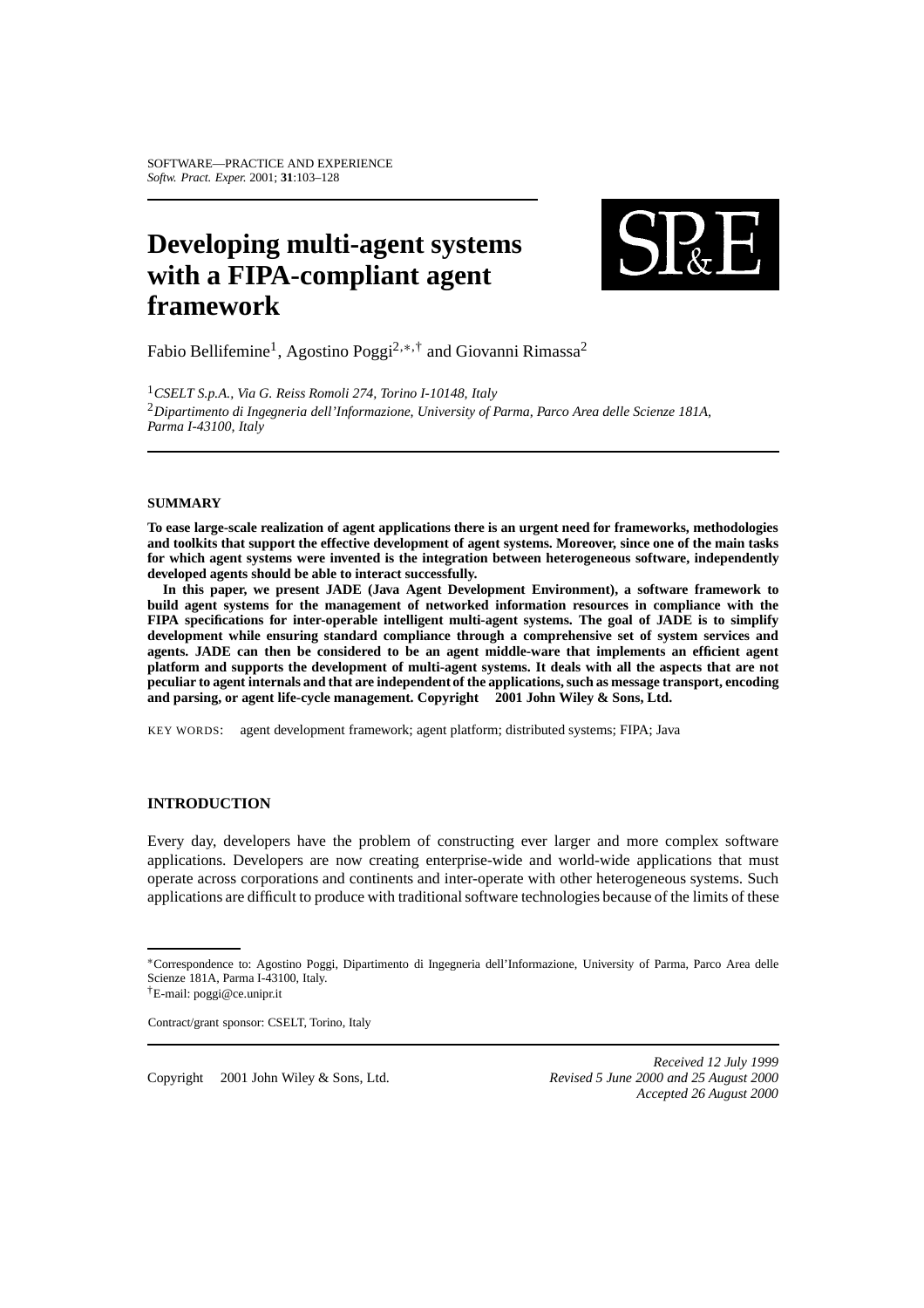

technologies in coping with dynamically changing and unmanaged environments. It would appear that agent-based technologies represent a promising tool for the deployment of such applications because they offer the high-level software abstractions needed to manage complex applications and because they were invented to cope with distribution and inter-operability [[1–6\]](#page-24-2).

Agent-based technologies are still immature and few truly agent-based systems have been built. Agent-based technologies cannot keep their promises, and will not become widespread, until there are standards to support agent inter-operability and adequate environments for the development of agent systems. In this period, there is a lot of activity concerning the development of agent systems (see, for example, DMARS [\[7\]](#page-24-6), RETSINA [[8](#page-24-5)] and MOLE [\[9](#page-24-3)]), and the standardization of these systems, where in the past KSE  $[10]$ , OMG  $[11]$  $[11]$  and then FIPA  $[12]$  $[12]$  led the activity.

However, to date there is no system accepted as being considerably superior to the others. At this point in time, the FIPA standardization effort is predominant and more and more systems based on the FIPA are available.

Such environments provide some predefined agent models and tools to ease the development of systems. Moreover, some of them try to inter-operate with other agent systems through a well-known agent communication language (KQML  $[13]$  $[13]$ ). However, a shared communication language is not the only element required to support inter-operability between different agent systems; common agent services and ontologies are also needed. The standardization work of FIPA acknowledges this issue and, in addition to an agent communication language, specifies the key agents necessary for the management of an agent system and the shared ontology to be used for the interaction between two systems.

In this paper, we present JADE (Java Agent Development Environment), a software framework to write agent applications in compliance with the FIPA specifications for inter-operable intelligent multiagent systems. The next two sections respectively introduce the FIPA specifications and related work on software frameworks to develop agent systems. The following sections describe the main features of JADE: the architecture of the agent platform, the communication subsystem and the agent model, and discuss the main features of the current implementation of JADE, and its use to develop applications and to perform inter-operability tests with other agent platforms. Finally, the last section gives a brief comparison between JADE and the other agent software frameworks and presents the new features that will be added.

#### **FIPA SPECIFICATIONS**

The Foundation for Intelligent Physical Agents (FIPA) [\[12](#page-24-0)] is an international non-profit association of companies and organizations sharing the effort to produce specifications for generic agent technologies. FIPA does not promote a technology for just a single application domain but a set of general technologies for different application areas that developers can integrate to make complex systems with a high degree of inter-operability.

The FIPA standardization process relies on two main assumptions. The first is that the time required to reach a consensus and to complete the standard should be as short as possible, should not impede progress, but should act as a promoter of stronger industrial commitment in agent technology. The second assumption is that only the external behaviour of system components should be specified,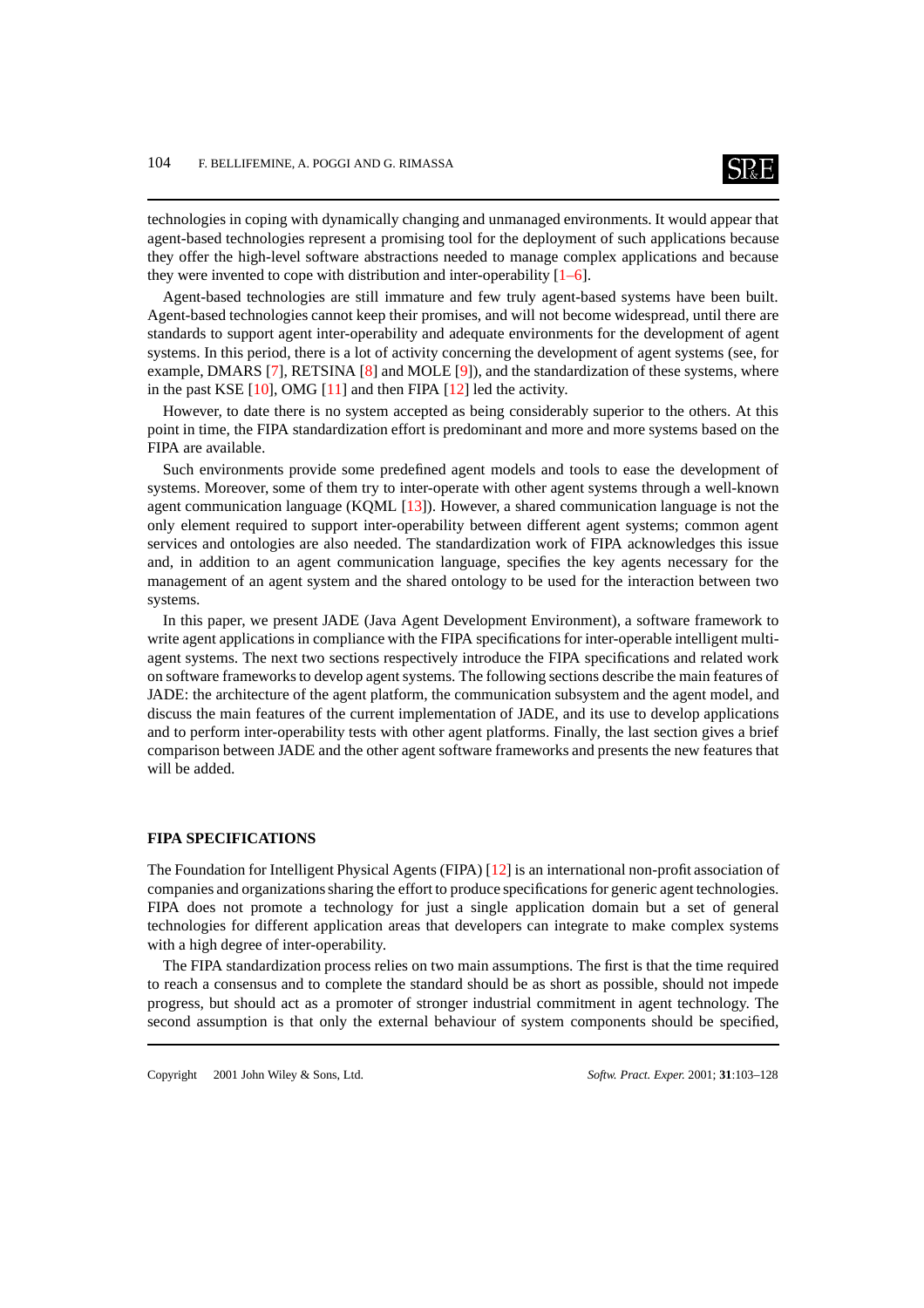

<span id="page-2-0"></span>

Figure 1. FIPA reference model of an agent platform.

leaving implementation details and internal architectures to platform developers. In fact, the internal architecture of JADE is proprietary even if it complies with the interfaces specified by FIPA.

The first output documents of FIPA, named FIPA97 specifications, state the normative rules that allow a society of agents to exist, operate and be managed. First of all they describe the reference model of an agent platform, as shown in Figure [1.](#page-2-0) They identify the roles of some key agents necessary for managing the platform, and describe the agent management content language and ontology. Three mandatory roles were identified for an agent platform. The Agent Management System (AMS) is the agent that exerts supervisory control over access to and use of the platform; it is responsible for maintaining a directory of resident agents and for handling their life cycle. The Agent Communication Channel (ACC) provides the path for basic contact between agents inside and outside the platform. The ACC is the default communication method which offers a reliable, orderly and accurate message routing service. FIPA97 mandates ACC support for IIOP in order to inter-operate with other compliant agent platforms. The Directory Facilitator (DF) is the agent that passes on yellow page services to the agent platform. Notice that no restriction is given to the actual technology used for platform implementation: an e-mail based platform, a CORBA based one, a Java multi-threaded application, etc. could all be FIPA compliant implementations.

According to the FIPA definition [\[12\]](#page-24-0), an agent is the fundamental actor in a domain. It is capable of bringing together a number of service capabilities to form a unified and integrated execution model which can include access to external software, human users and communication facilities.

Of course, the specifications also define the Agent Communication Language (ACL). Agent communication is based on message passing, where agents communicate by sending individual messages to each other. The FIPA ACL is a standard message language and sets out the encoding, semantics and pragmatics of the messages. It does not set out a specific mechanism for the transportation of messages. Since different agents might run on different platforms and use different networking technologies, the messages are encoded in a textual form. It is assumed that the agent has some means of transmitting this textual form. The syntax of the ACL is very close to the widely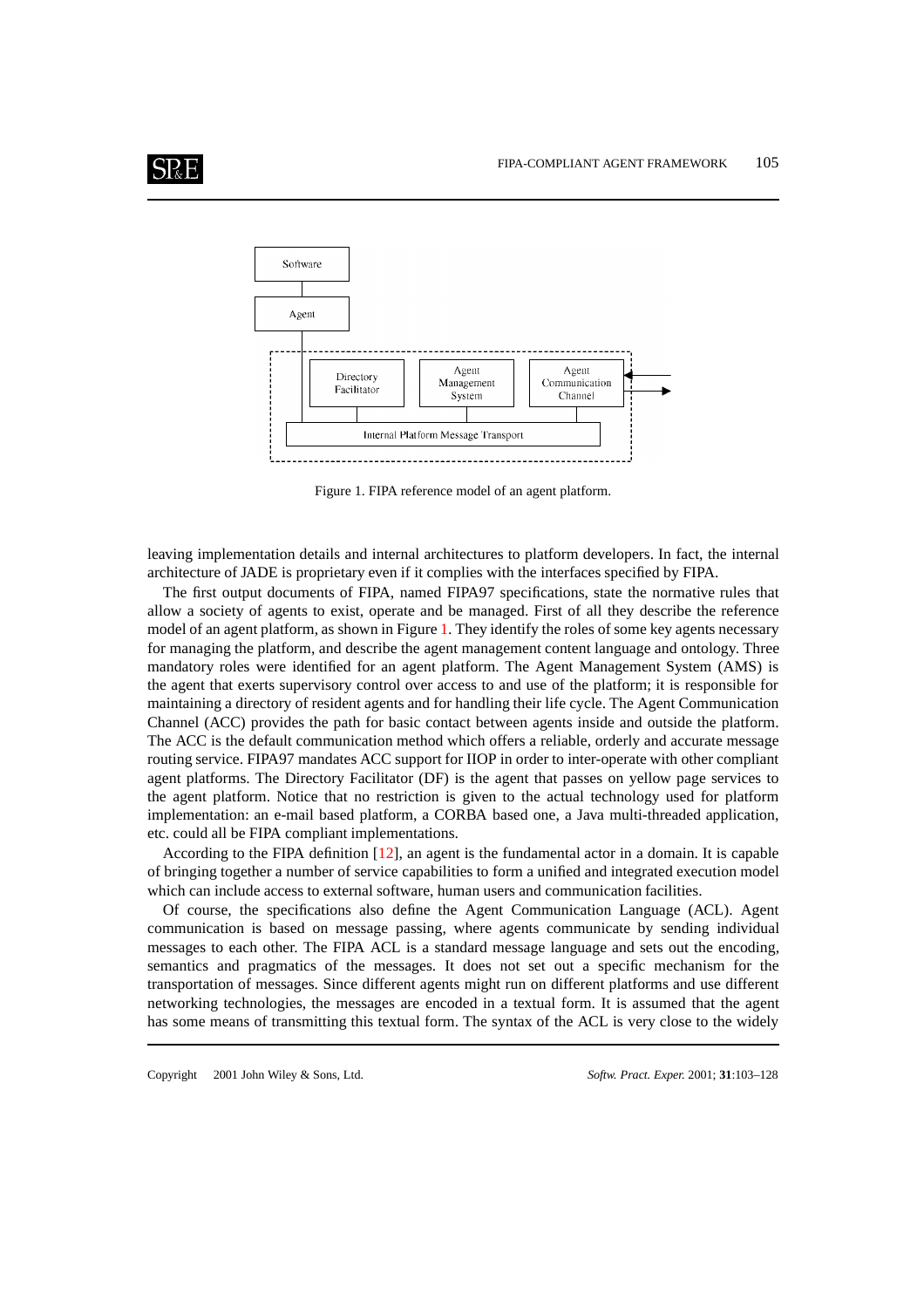

used communication language KQML. However, despite syntactic similarity, there are fundamental differences between KQML and ACL, the most evident being the existence of a formal semantics for FIPA ACL which should eliminate any ambiguity and confusion from the usage of the language.

The FIPA ACL has three important and interesting features.

- 1. It is independent of the actual content, since it only defines the communicative intention under the transmission of the message.
- 2. Its formal semantic element is defined in terms of the feasibility preconditions and the rational effect that allows a communicative act to be scheduled and planned as a normal action (e.g. opening the door); in addition, the semantics allows an agent to consider a message in an explicit manner, if and when needed.
- 3. The ACL provides the bases for the specification of interaction protocols and common patterns of conversation between agents aimed at specifying high-level tasks, such as delegating a task, negotiating conditions, and some forms of auctions.

FIPA supports common forms of inter-agent conversations through the specification of *interaction protocols*, which are patterns of messages exchanged by two or more agents. Such protocols range from simple query and request protocols, to more complex ones, such as the well-known contract net negotiation protocol and English and Dutch auctions.

The remaining parts of the FIPA specifications deal with other aspects, in particular with agent-software integration, agent mobility, agent security, ontology service, and human–agent communication. However, they are not described here because they have not yet been considered in the JADE implementation.

The authors consider that the strength of FIPA is to be found in its approach: not just the specification of an ACL but also of all those services and infrastructures needed to allow existence and management of agents; not a standard for a single application, but a standard that tries to take care of the requirements of different applications, ranging from the TV entertainment domain to network management and nomadic applications. The interested reader should refer directly to the FIPA Web page [[12\]](#page-24-0).

# **RELATED WORK**

A lot of research and commercial organizations are involved in the creation of agent applications, and a considerable number of agent construction tools have been produced [\[14\]](#page-24-16). Among those of major interest are AgentBuilder [\[15](#page-24-8)], ASL [\[16](#page-24-14)], Bee-gent [\[17](#page-24-12)], FIPA-OS [\[18](#page-24-15)], Grasshopper-2 [[19\]](#page-24-13), MOLE [[9\]](#page-24-3), the Open Agent Architecture [\[20](#page-24-10)], RETSINA [\[8](#page-24-5)] and Zeus [21].

AgentBuilder [\[15\]](#page-24-8) is a tool for building Java agent systems based on two components: the Toolkit and the Run-Time System. The Toolkit includes tools for managing the agent software development process, analysing the domain of agent operations, and defining, implementing and testing agent software. The Run-Time System provides an agent engine, i.e. an interpreter, used as an execution environment of agent software. AgentBuilder agents are based on a model derived from the Agent-0 [[22\]](#page-24-9) and PLACA [[23\]](#page-24-11) agent models. Agents usually communicate through KQML messages; however, the developer has the option to define new communication commands in order to cope with her/his particular needs.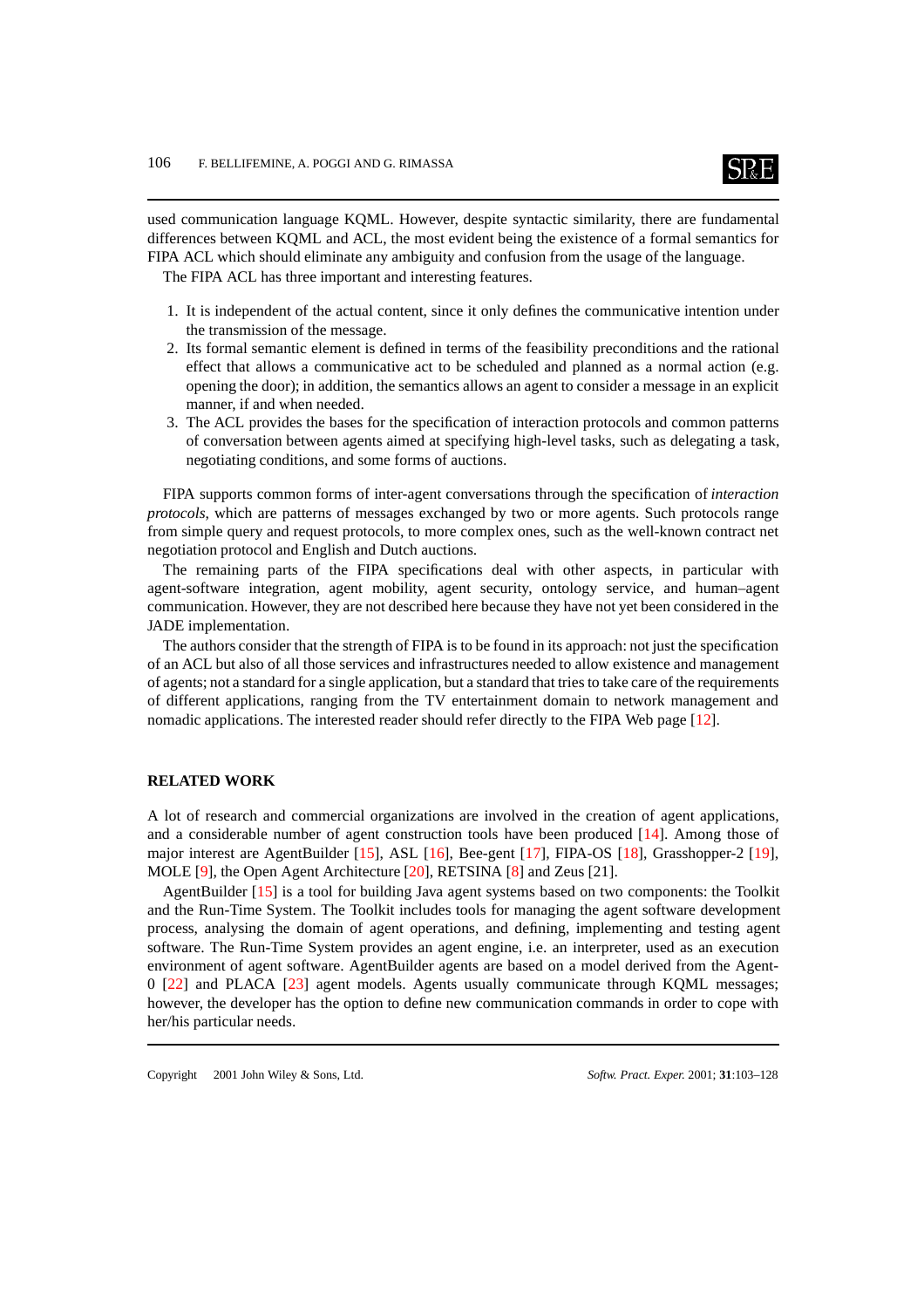# $S_{\rm R}E$

ASL [[16\]](#page-24-14) is an agent platform that supports the development in C/C++, Java, JESS, CLIPS and Prolog. ASL is built in line with the OMG's CORBA 2.0 specifications. The use of CORBA technology facilitates seamless agent distribution and makes it possible to add the language bindings supported by the CORBA implementations to the platform. Initially, ASL agents communicated through KQML messages; now the platform is FIPA compliant supporting FIPA ACL.

Bee-gent [\[17\]](#page-24-12) is a software framework to develop agent systems compliant with FIPA specifications produced by Toshiba. Such a framework provides two types of agents: wrapper agents used to agentify existing applications and mediator agents supporting the wrapper coordination by handling all their communications. Agents communicate through XML/ACL messages and mediator agents are mobile agents that can migrate around the network by themselves. Bee-gent also offers: (i) a graphic RAD tool to describe agents through state transition diagrams; (ii) naming/directory facilities to locate agents, databases and applications; (iii) ontology facilities to translate words referring to the same entity; and (iv) security and safety facilities based on digital fingerprint authentication and secret key encryption in order to prevent the mediator agents from being tampered with, or wiretapped while moving around the network.

FIPA-OS [[18\]](#page-24-15) is another software framework to develop agent systems compliant with FIPA specifications that has been created by NORTEL. Such a framework provides the mandatory components that produce the agent platform of the FIPA reference model (i.e. the AMS, ACC and DF agents, and an internal platform message transport system), an agent shell and a template to produce agents that communicate by taking advantage of FIPA-OS agent platforms.

Grasshopper-2 [\[19](#page-24-13)] is a pure Java based Mobile Agent platform, conforming with existing agent standards, as defined by the OMG-MASIF (Mobile Agent System inter-operability Facility) [[11\]](#page-24-4) and FIPA specifications. Thus Grasshopper-2 is an open platform, enabling maximum inter-operability with other mobile and intelligent agent systems, and easy integration of existing and upcoming CORBA and Java services and APIs. The Grasshopper-2 environment comprises several Agencies and a Region Registry, remotely connected via a selectable communication protocol. Several interfaces are specified to enable remote interactions between the distinguished distributed components. The life of an agent system is based on the services offered by a core agency. A core agency provides only those capabilities that are absolutely crucial for the execution of agents. Agents access the core agency for retrieval of information about other agents, agencies or places, or in order to move to another location. Users are able to monitor and control all activities within an agency by accessing the core services, i.e. Communication Service, Registration Service, Transport Service, Security Service, and Management Services. Moreover, Grasshopper-2 provides a Graphic User interface for user-friendly access to all of the functions of an agent system.

MOLE [\[12\]](#page-24-0) is an agent system developed in Java whose agents do not have a sufficient set of features to be considered truly agent systems [\[2](#page-24-18)[,3](#page-24-17)]. However, MOLE is important because it offers one of the best supports for agent mobility. Mole agents are multi-thread entities identified by a globally unique agent identifier. Agents interact through two types of communication: via RMI for client/server interactions and through message exchanges for peer-to-peer interactions.

The Open Agent Architecture [\[20](#page-24-10)] is a truly open architecture used to create distributed agent systems in a number of languages, namely C, Java, Prolog, Lisp, Visual Basic and Delphi. Its main feature is its powerful facilitator that coordinates all the other agents in their tasks. The facilitator can receive tasks from agents, decompose them and award them to other agents. However, all the other agents must communicate via the facilitator, and this can produce an application bottleneck.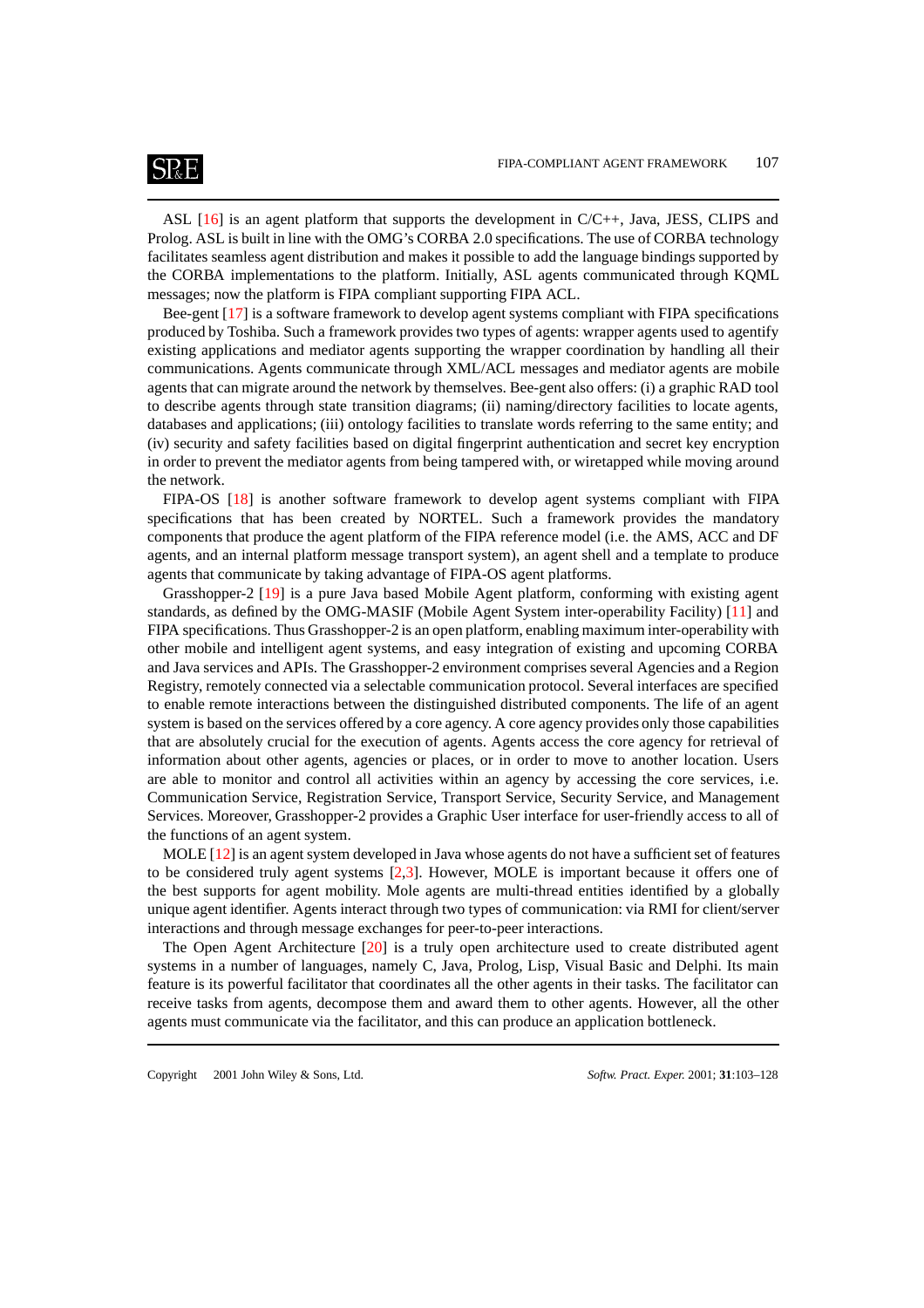

RETSINA [[8\]](#page-24-5) offers reusable agents to create applications. Each agent has four modules for communicating, planning, scheduling and monitoring the execution of tasks and requests from other agents. RETSINA agents communicate through KQML messages. However, agents developed by others and non-agentized software can inter-operate with RETSINA agents by building some gateway agents (one for each non-RETSINA agent or non-agentized software system) handling communication channels, different data and message formats, etc. RETSINA provides three kinds of agent: (i) interface agents to manage the interaction with users; (ii) task agents to help users in the execution of tasks; and (iii) information agents to provide intelligent access to heterogeneous collections of information sources.

Zeus [[21\]](#page-24-20) allows the rapid development of Java agent systems by providing a library of agent components, by supporting a visual environment for capturing user specifications, an agent building environment that includes an automatic agent code generator and a collection of classes that form the building blocks of individual agents. Agents are composed of five layers: API layer, definition layer, organizational layer, coordination layer and communication layer. The API layer allows interaction with the non-agentized world. The definition layer manages the task the agent must perform. The organizational layer manages the knowledge concerning other agents. The coordination layer manages coordination and negotiation with other agents. Finally, the communication layer allows the communication with other agents.

### **JADE**

JADE (Java Agent Development framework) is a software framework to aid the development of agent applications in compliance with the FIPA specifications for inter-operable intelligent multi-agent systems. JADE is an Open Source project, and the complete system can be downloaded from the JADE Home Page [\[24](#page-24-19)]. The purpose of JADE is to simplify development while ensuring standard compliance through a comprehensive set of system services and agents. To achieve such a goal, JADE offers the following list of features to the agent programmer.

- 1. FIPA-compliant Agent Platform, which includes the AMS (Agent Management System), the default DF (Directory Facilitator) and the ACC (Agent Communication Channel). All these three agents are automatically activated at the agent platform start-up (see Section '*Distributed agent platform*' for details).
- 2. Distributed agent platform. The agent platform can be split onto several hosts. Usually, only one Java application, and therefore only one Java Virtual Machine, is executed on each host. Agents are implemented as one Java thread and Java events are used for effective and lightweight communication between agents on the same host. Parallel tasks can still be executed by one agent, and JADE schedules these tasks in a cooperative way (see Section '*Distributed agent platform*' for details).
- 3. A number of FIPA-compliant additional DFs (Directory Facilitator) can be started at run time in order to build multi-domain environments, where a domain is a logical set of agents, whose services are advertised through a common facilitator (see Section '*Distributed agent platform*' for details).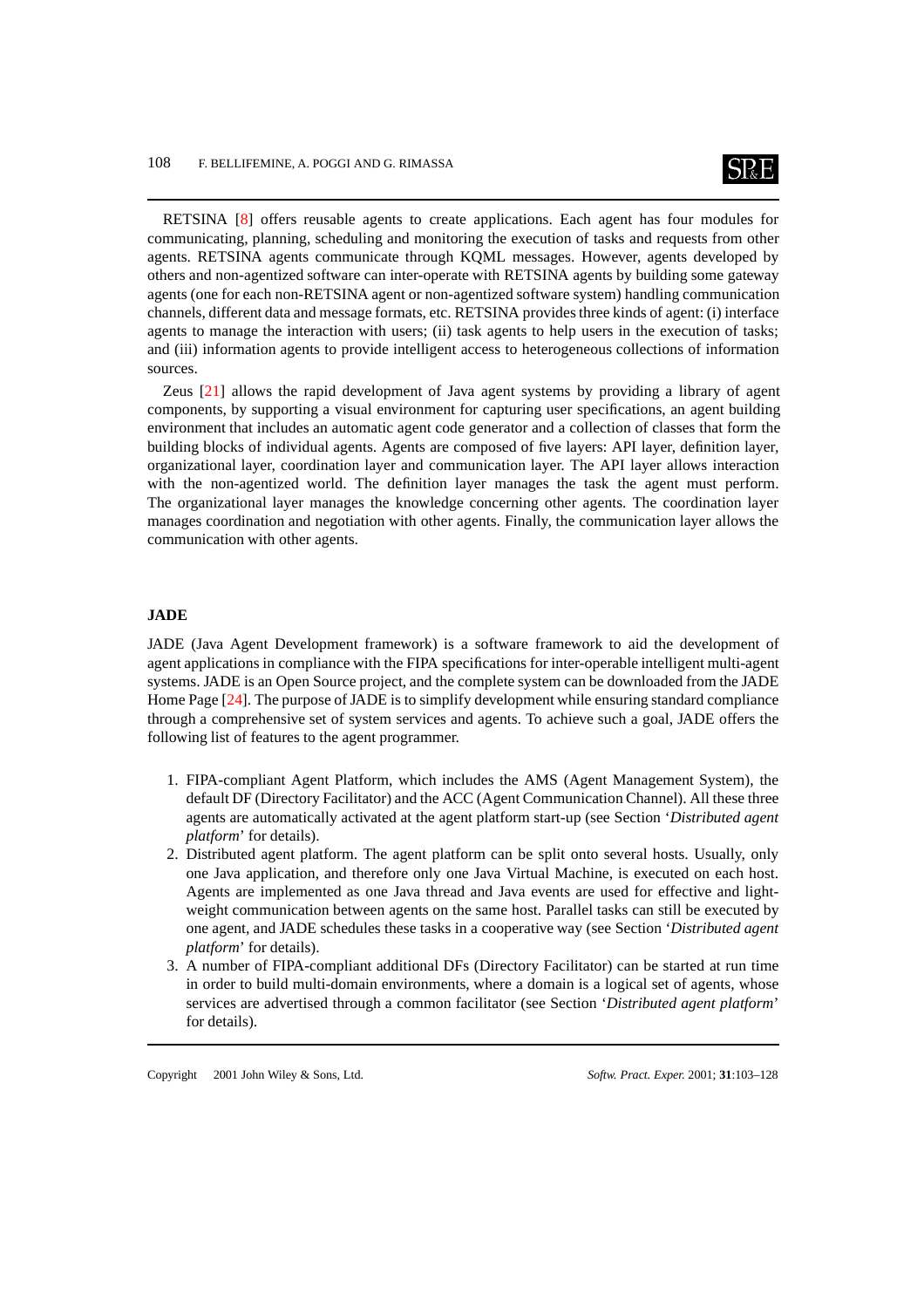- 4. Java API to send/receive messages to/from other agents; ACL messages are represented as ordinary Java objects (see Section '*From agent theory to class design*' for details).
- 5. FIPA97-compliant IIOP protocol to connect different agent platforms (see Section '*Message delivery subsystem*' for details).
- 6. Light-weight transport of ACL messages within the same agent platform, because the messages are transferred encoded as Java objects, rather than strings, in order to avoid marshalling and unmarshalling procedures (see Section '*Message delivery subsystem*' for details).
- 7. Library of FIPA interaction protocols ready to be used (see Section '*Interaction Protocols*' for details).
- 8. Graphic user interface to manage several agents from the same agent. The activity of each platform can be monitored and logged. All life cycle operations on agents (creating a new agent, suspending or terminating an existing agent, etc.) can be performed through this administrative GUI (see Section '*Tools for platform management and monitoring*' for details).

The JADE system can be described from two different points of view. On the one hand, JADE is a run-time system for FIPA-compliant multi-agent systems, supporting application agents whenever they need to exploit some feature covered by the FIPA standard specification (message passing, agent lifecycle management, etc.). On the other hand, JADE is a Java framework for developing FIPA-compliant agent applications, making FIPA standard assets available to the programmer through object oriented abstractions. The two following subsections will present JADE from the two standpoints, trying to highlight the major design choices followed by the JADE development team. A final discussion section will comment on the current strengths and weaknesses of JADE and will describe the future improvements envisaged in the JADE development roadmap.

# **JADE RUN-TIME SYSTEM ARCHITECTURE**

A running agent platform must provide several services to the applications: when looking at parts 1 and 2 of the FIPA97 specifications, it can be seen that these services fall into two main areas; message passing support with FIPA ACL and agent management with life-cycle, white and yellow pages, etc.

### **Distributed agent platform**

The JADE Agent Platform complies with the FIPA97 specifications and includes all the system agents that manage the platform; the ACC, the AMS and the default DF. All agent communication is performed through message passing, where FIPA ACL is the language used to represent messages.

JADE communication architecture tries to offer flexible and efficient messaging, transparently choosing the best transport available and leveraging state-of-the-art distributed object technology embedded within the Java run-time environment. While appearing as a single entity to the outside world, a JADE agent platform is itself a distributed system, since it can be split over several hosts with one of them acting as a front end for inter-platform IIOP communication. A JADE system comprises one or more *Agent Containers*, each living in a separate Java Virtual Machine and delivering run-time environment support to some JADE agents. Java RMI is used to communicate among the containers and each one of them can also act as an IIOP client to forward outgoing messages to foreign agent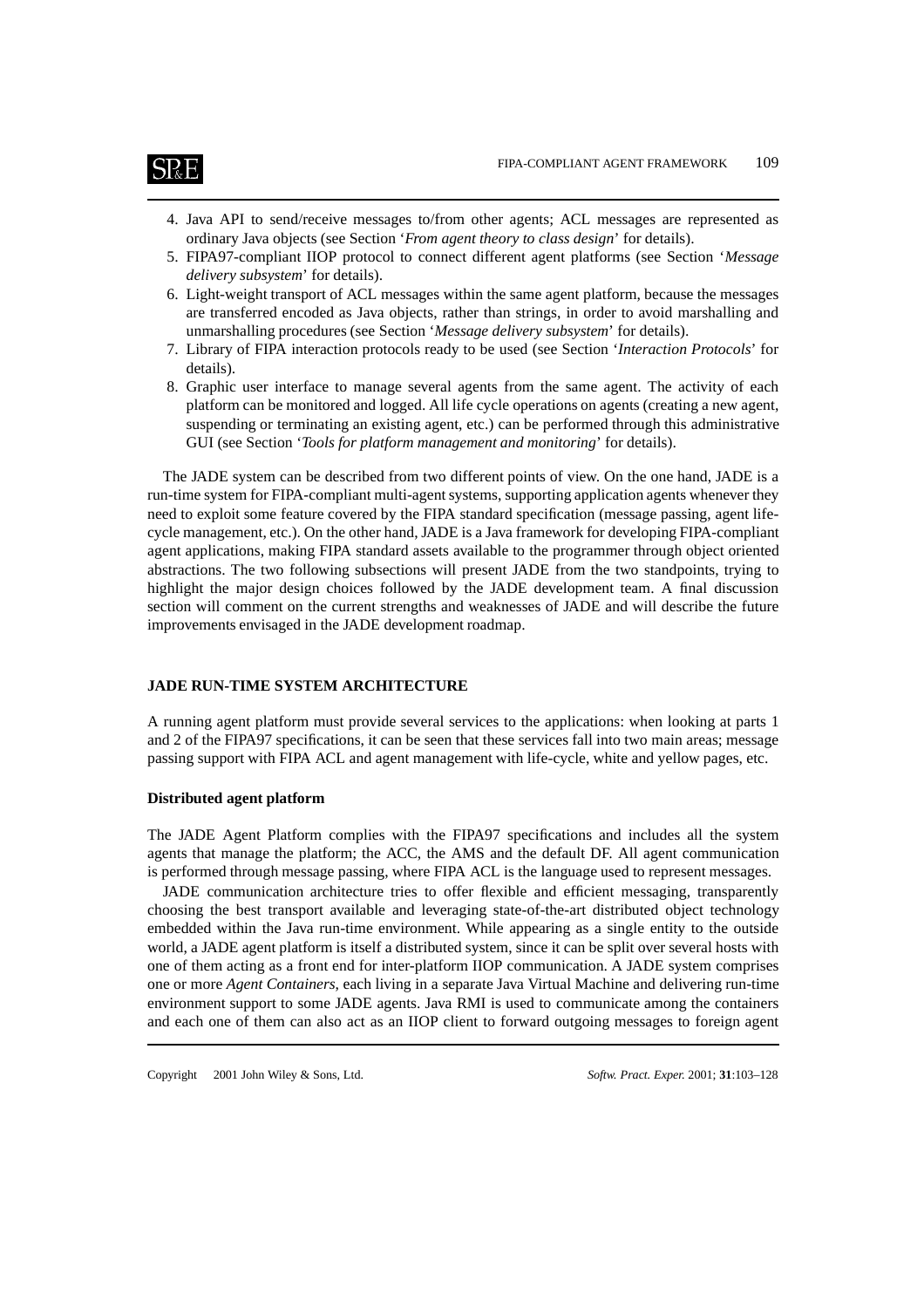

<span id="page-7-0"></span>

Figure 2. Software architecture of one agent platform.

platforms. A special, *Front End* container is also an IIOP server, listening to the official agent platform ACC address for incoming messages from other platforms. The two mandatory system agents, that is the AMS and the default DF, run within the front-end container. Figure [2](#page-7-0) shows the architecture of a JADE Agent Platform.

New agent containers can be added to a running JADE platform; as soon as a non-front-end container is started, it follows a simple registration protocol with the front-end and adds itself to a container table maintained by the front-end. Users can employ simple command line options to tell on which host and port the front end is listening for new container registrations.

The Java Remote Method Invocation API is used as the communication middle-ware that makes JADE take on the appearance of a single platform, even if it is distributed. Every agent container exports an RMI remote interface to provide a distributed objects infrastructure for platform operations, such as agent life cycle management. For example, when the AMS is asked to suspend an agent, it might often be the case that the agent is running on a different container, and this is unknown to all of the agents, AMS included, because agent-level addressing sees a JADE platform as a whole, following FIPA naming specifications. For this reason, the AMS can but trust the underlying JADE infrastructure to find the relevant agent. For this reason it simply calls a *suspendAgent()* method, passing the agent name as an argument. This method will produce a local call if the agent to suspend lives within the front end container or, if this is not the case, an RMI remote call.

#### **Message delivery subsystem**

The FIPA agent communication model is peer-to-peer, though a multi-message context is provided by interaction protocols and conversation identifiers. JADE, on the other hand, uses transport technologies such as RMI, CORBA and event dispatching which are typically associated with client/server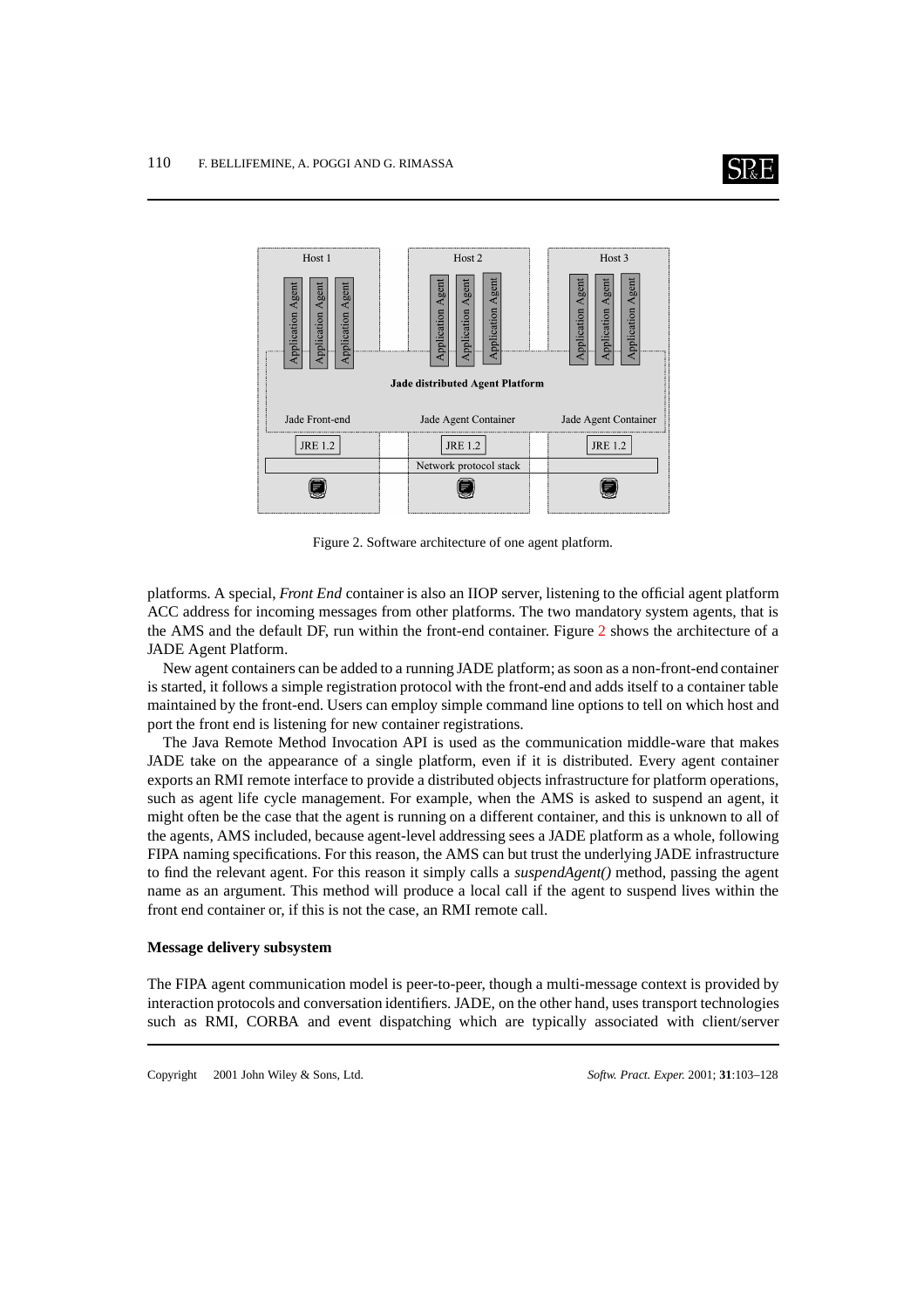# $S_{\rm R}E$

and reactive systems. Clearly, there is a gap to bridge in order to map an explicitly addressed message-passing model such as the FIPA ACL into the connection oriented, request/response based communication model of distributed objects. This is why in JADE ordinary agents are not distributed objects, whereas agent containers are.

A more detailed description is needed of the various methods that JADE can use to forward ACL messages and of the way JADE selects from among them in order to better clarify this important design issue. A software agent, in compliance with the FIPA agent model, has a *globally unique identifier (GUID)* that can be used by every other agent or software entity to address it with ACL messages. Likewise, an agent will put its GUID into the *:sender* slot of ACL messages it sends around to acknowledge itself as the message sender. So, JADE must figure out receiver location by simply looking at the *:receiver* message slot. Since an FIPA97 GUID resembles an e-mail address, it has the form: <*agent name*> *@* <*platform address*> (where *platform address* can be either the IIOP URL or the stringified CORBA IOR for the agent platform, seen as an IIOP reachable CORBA object), and so it is fairly easy to recover the agent name and the platform address. JADE then compares the receiver platform address with its own platform address. If they differ, the receiver resides on some other platform, possibly of non-JADE type, and standard IIOP messaging is to be used. So the *ACLMessage* Java object representing the actual message is converted into a *String* and sent on an IIOP channel created with receiver's platform.

On the other hand, if the receiver and the sender reside on the same agent platform, JADE uses event dispatching when the two agents are in the same container and Java RMI when they are in different containers of the same agent platform. When Java events are used, the *ACLMessage* object is simply cloned and passed to the receiver agent. When using RMI, on the other hand, the *ACLMessage* object is serialized and unserialized transparently by RMI run time.

Therefore, when an ACL message is sent to a software agent, there are three possibilities.

- 1. *Receiver in the same container of the same platform:* Java events are used; the cost is a cloning of the *ACLMessage* object and a local method call.
- 2. *Receiver in a different container of the same platform:* Java RMI is used, the cost is a message serialization on the sender side, a remote method call and a message unserialization on the receiver side.
- 3. *Receiver on a different platform:* CORBA IIOP is used; the cost is the conversion of the *ACLMessage* object into a *String* object and an IIOP marshalling on the sender side, a remote method call and an IIOP unmarshalling followed by ACL parsing on the receiver side.

### **Address management and caching**

As discussed above, JADE tries to select the most convenient of these three transport mechanisms in accordance with the location of the sender and the receiver. This opens up the issue of where the knowledge about which agents are on which containers is kept. Basically, each container has a table of its local agents, called the *Local-Agent Descriptor Table (LADT)*, whereas the front-end, besides its own LADT, also maintains a *Global-Agent Descriptor Table (GADT)*, mapping every agent into the RMI object reference of the container where the agent lives. When a container has to discover exactly where an agent of its platform is located, it looks first into its LADT, and then, if the search fails, asks the front-end for the container through a GADT lookup. Since looking up the GADT requires a remote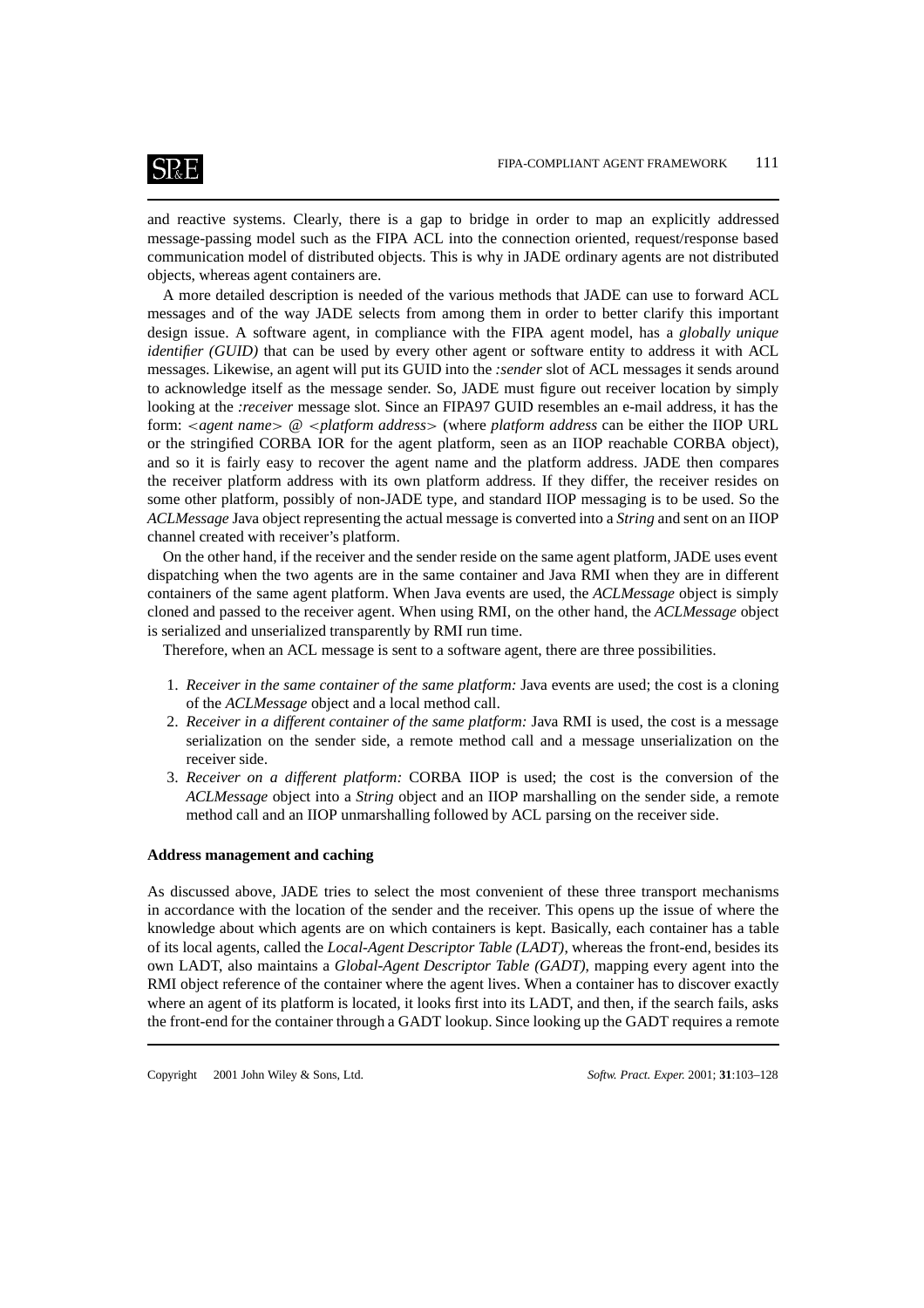

RMI invocation, JADE uses an address caching technique to avoid querying the front-end continuously for address information. JADE address caching is transparent and completely orthogonal to message transport. For this reason local, RMI and IIOP addresses are all cached in the same way and on cache hits the agent container does not even need to know the specific kind of address it is using.

This should support agent mobility. An address referring to a mobile agent can change its nature (e.g. from local to RMI) over time. Transparent caching means that a messaging subsystem will not be affected when agent mobility is introduced into JADE. Moreover, if new remote protocols are needed in JADE (e.g. a wireless protocol for nomadic applications), they will be seamlessly integrated inside the messaging and address caching mechanisms. The JADE cache replacement policy is of the standard LRU type, and a stale cached address is not invalidated until it is used, following an optimistic attitude. When a container tries to use a stale address, local or remote, it receives an exception and refreshes the cache item contacting the front end (for RMI addresses) or looking up its own LADT (for local addresses).

#### **Tools for platform management and monitoring**

In addition to a run-time library, JADE offers some tools to manage the running agent platform and to monitor and debug agent societies. All these tools are implemented as FIPA agents themselves, and they require no special support to perform their tasks; they simply rely on JADE AMS. The general management console for a JADE agent platform is called RMA (*Remote Management Agent*). The RMA acquires the information about the platform and executes the GUI commands to modify the status of the platform (creating new agents, shutting down peripheral containers, etc.) through the AMS. On the one hand, the RMA asks the AMS to be notified about the changes of state of platform agents; on the other hand, it transmits to the AMS the requests for creation, deletion, suspension and restart received by the user. The Directory Facilitator agent also has a GUI of its own, with which the DF can be administered, adding or removing agents and configuring their advertised services.

The two graphical tools with which JADE users can debug their agents are the *Dummy Agent* and the *Sniffer Agent*.

The Dummy Agent is a simple, yet very useful, tool for inspecting message exchanges among agents. The Dummy Agent facilitates validation of an agent message exchange pattern before its integration into a multi-agent system and facilitates interactive testing of an agent. The graphic interface provides support to edit, compose and send ACL messages to agents, to receive and view messages from agents, and, eventually, to save/load messages to/from disk.

The Sniffer Agent makes it possible to track messages exchanged in a JADE agent platform. When the user decides to sniff a single agent or a group of agents, every message directed to or coming from that agent or group is tracked and displayed in the sniffer window, using a notation similar to UML *Sequence Diagrams*. Every ACL message can be examined by the user, who can also save and load every message track for later analysis.

# **JADE AGENT DEVELOPMENT MODEL**

FIPA specifications state nothing about agent internals: this was an explicit choice of the standard consortium, following the opinion that inter-operability can be granted only by mandating external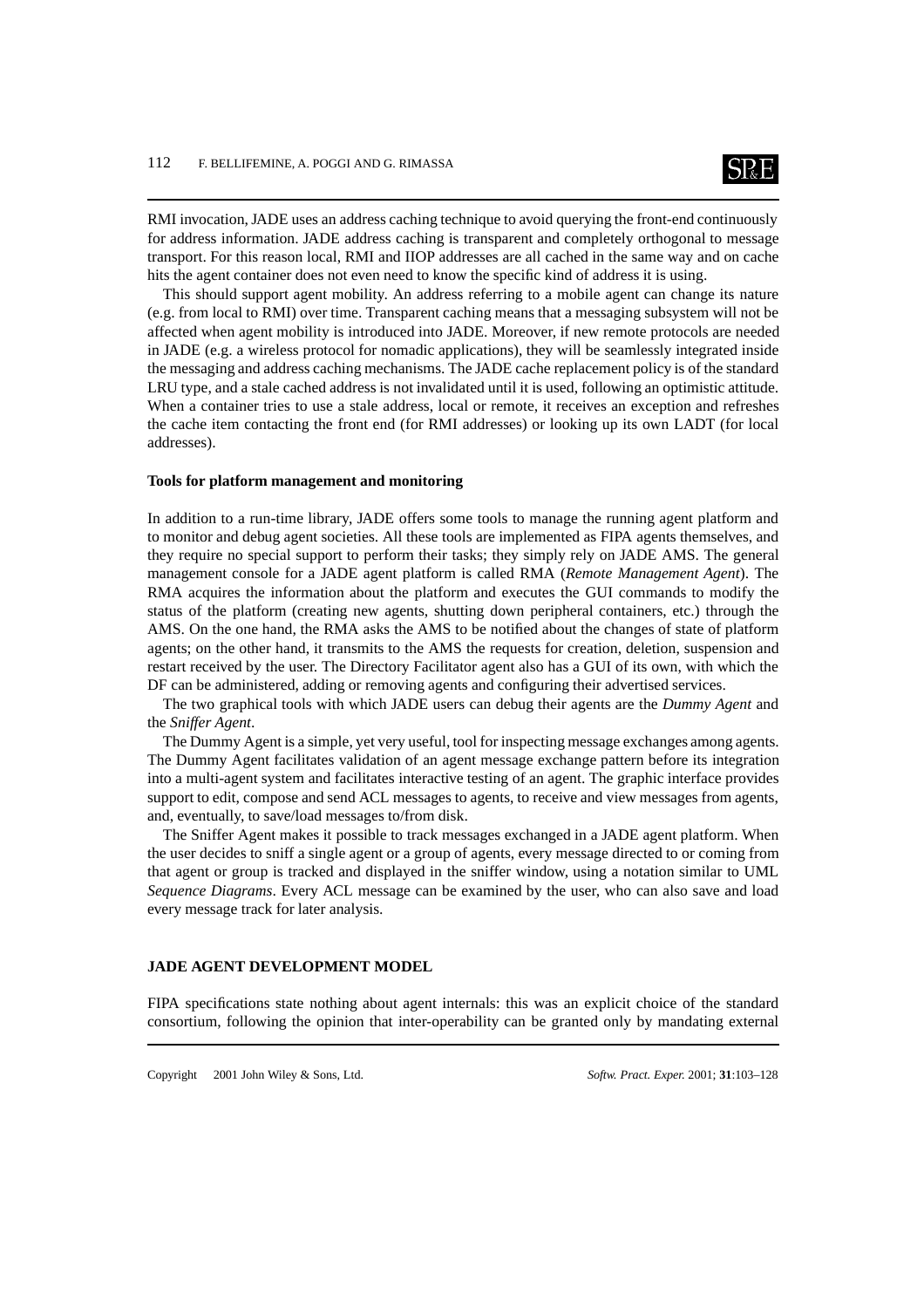

agent behaviour through standard ACL, protocols, content languages and ontology, allowing platform implementers to take different design and implementation paths. While this is correct in principle, when a concrete implementation such as JADE has to be designed and built there are many more issues to be addressed. One of the most important of these issues is how agents are executed within their platform. This does not impair inter-operability because different agents communicate only through message exchanges. Nevertheless, the execution model for an agent platform is a major design issue which affects both run-time performance and imposes specific programming styles on application agent developers. Various competing forces need to be taken into account when addressing such a problem. As will be shown in the following, the JADE solution stems from a careful balancing of these forces. Some of these come from ordinary software engineering guidelines, whereas others derive from theoretical agent properties and are therefore peculiar to intelligent agent systems.

#### **From agent theory to class design**

A distinguishing property of a software agent is its *autonomy*. An agent is not limited to react to external stimuli, but it is also able to start new communicative acts of its own. Actions performed by an agent do not just depend on received messages but also on the internal state and accumulated history of a software agent.

A software agent, besides being autonomous, is said to be *social*, because it can interact with other agents in order to pursue its goals and can even develop an overall strategy together with its peers.

The FIPA standard bases its *Agent Communication Language (ACL)* on *speech-act theory* [[25\]](#page-24-22) and uses a mentalistic model to build a formal semantic for the various kinds of messages (*performatives*) agents can send to each other. This approach is quite different from the client/server type followed by distributed object systems and rooted in *Design by Contract* [\[26](#page-24-24)], where *invocations* are made on exported *interfaces*. A fundamental difference is that, while invocations on interfaces can either succeed or fail, a speech act *request*, besides *agree* and *failure*, can also receive a *refuse* performative, expressing the unwillingness of the receiver agent to perform the requested action.

Trying to map the aforementioned intrinsic agent properties into concrete design decisions, the following requirement/design mapping list was produced:

|               | <b>Design solution</b>                     |
|---------------|--------------------------------------------|
| $\Rightarrow$ | Agents are active objects                  |
| $\Rightarrow$ | Intra-agent concurrency is needed          |
| $\Rightarrow$ | Asynchronous messaging has to be used      |
| $\Rightarrow$ | Peer-to-peer communication model is needed |
|               |                                            |

The autonomy property requires each software agent to be an *active object* [[27\]](#page-24-23); each agent must have at least one Java thread in order to be able to proactively start new conversations and to make plans and pursue goals. The abstract need for sociality has the practical outcome of allowing an agent to engage in multiple conversations simultaneously; so a software agent must deal with a significant amount of concurrency.

The third requirement suggests asynchronous message passing as an implementable way to represent an information exchange between two independent entities that also has the additional benefit of producing more reusable interactions [\[28](#page-24-21)]. Similarly, the last requirement stresses that in a multi-agent system the sender and the receiver have equal rights (which is not the case with client/server systems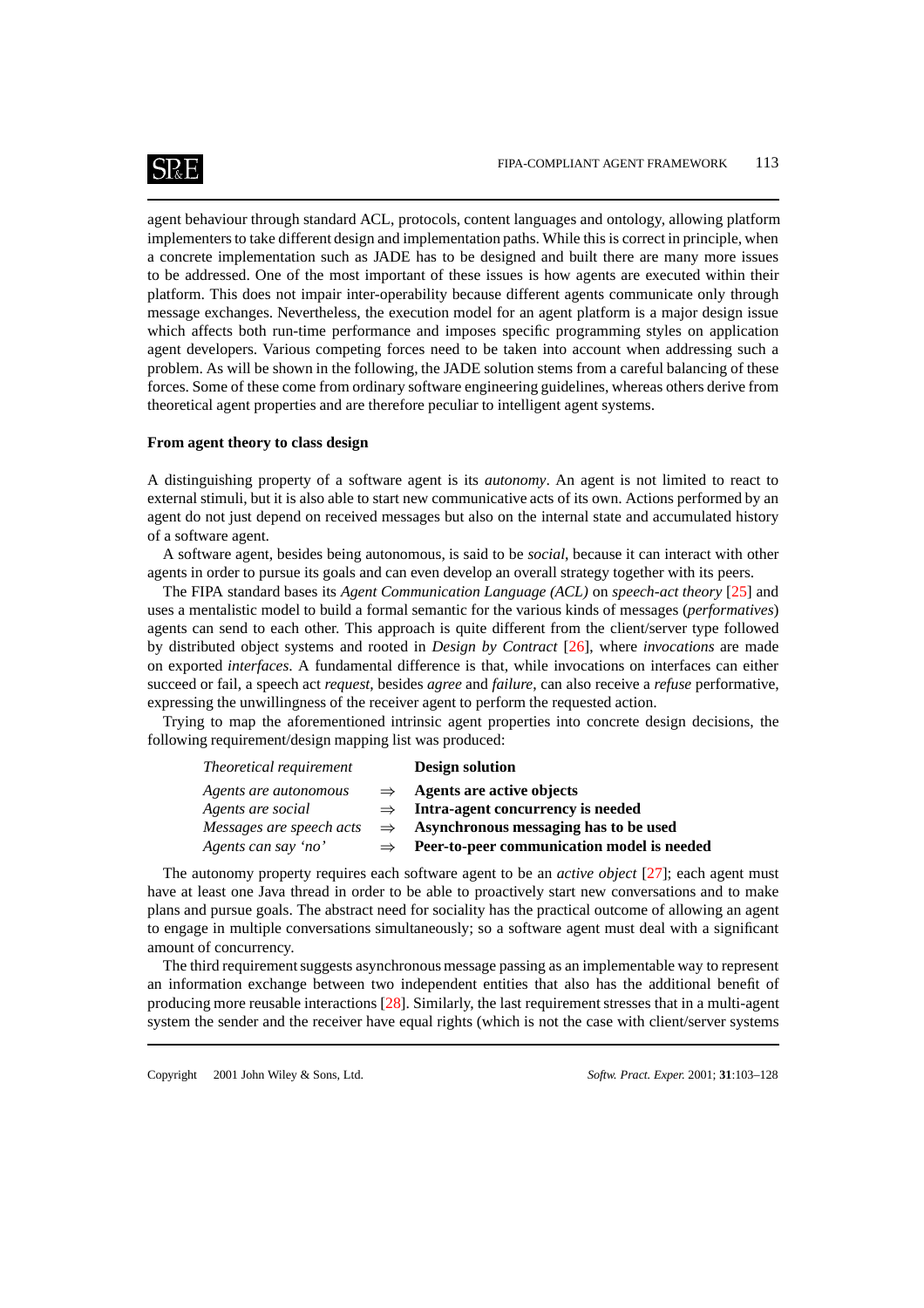

where the receiver is supposed to obey the sender). Besides being able to say 'no', an autonomous agent must also be allowed to say 'I don't care', ignoring a received message for as long as it wishes. This added requirement rules out purely reactive message handlers and advocates using a *pull consumer* messaging model [\[29\]](#page-24-25), where incoming messages are buffered until their receiver decides to read them.

#### **JADE agent concurrency model**

The above considerations make it easier to decide how many threads of control are needed in an agent implementation. The autonomy requirement forces each agent to have at least a thread, and the sociality requirement pushes towards many threads per agent. It is possible that it will be necessary to have a thread for every conversation the agent gets involved with, and maybe even more threads to perform agent reasoning.

Unfortunately, current hardware and operating systems have clear limits with respect to the maximum number of threads that can be run effectively on a system. To achieve run-time efficiency, the various costs associated with multi-threading must be evaluated. In decreasing cost order, they are:

- 1. *thread creation and deletion;*
- 2. *synchronization between threads;*
- 3. *thread scheduling.*

Additional design forces result from a software engineering viewpoint. JADE can be seen as a software framework for agent-based applications, with application programmers concentrating on writing agents and on specifying each agent role within the agent society. Since complex tasks in multiagent systems are usually tackled using collaboration among many agents, a single agent is typically a strongly cohesive piece of software. On the other hand, asynchronous message passing with a pull consumer messaging model leads to a very loose coupling between different agents. Furthermore, no implementation inheritance (and no code reuse) is considered when dealing with software agents. In this way, software agents have a strong resemblance with actors, and indeed the JADE execution model has its roots in actor languages.

The abstraction used to model agent tasks is called *Behaviour*: each JADE agent holds a collection of behaviours which are scheduled and executed to perform agent duties (see Figure [3](#page-12-0)). Behaviours represent the logical threads of a software agent implementation. According to the *Active Object* design pattern [\[27\]](#page-24-23), every JADE agent runs in its own Java thread, thereby satisfying autonomy. On the other hand, in order to reduce the number of threads required to run an agent platform, all agent behaviours are executed cooperatively within a single Java thread. So, JADE uses a *thread-per-agent* execution model with cooperative intra-agent scheduling.

The main advantage of using a single Java thread for all agent behaviours lies in the considerable reduction in multi-threading overhead. Recalling the three major costs that have to be paid to enjoy multi-threading benefits, one can see that with the JADE model thread creation and deletion is a rare occurrence, because agents are long-life software objects. Besides, synchronization between different threads is not even needed, because different agents have no common environment. Thus, only the third cost, i.e. thread scheduling, remains. This is the least important of the three and could only be avoided by making the entire agent platform single-threaded. This would be, in our opinion, an unacceptable limitation. With the JADE model, an agent platform is still a multi-threaded execution environment,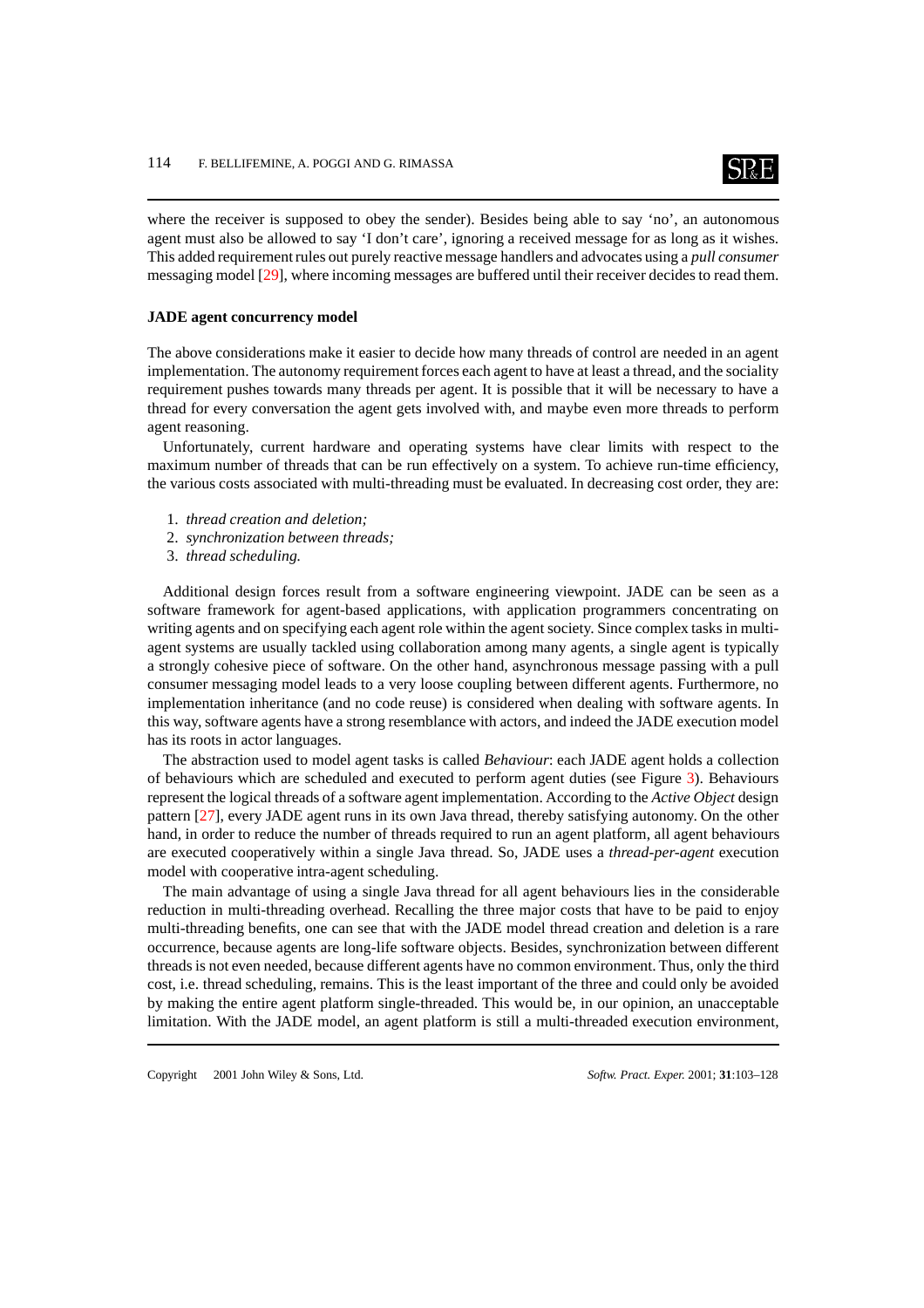<span id="page-12-0"></span>

Figure 3. JADE agent architecture.

with Java threads used as coarse grained concurrency units and cooperative behaviours providing a finer grain of parallelism.

Adopting a *thread-per-behaviour* execution model would incur significant synchronization costs (a Java *synchronized* method is about 100 times slower than an ordinary method) because all behaviours share a common representation of agent internal state. Moreover, it is often the case that an agent creates new behaviours on demand (for example, agents acting as information brokers usually start new conversations as soon as a request message is received). For that kind of agent, *thread-perbehaviour* would also have significant thread creation overheads (unless some form of thread pooling is implemented, which would impose a significant amount of work on platform implementers).

Using a single Java thread to handle multiple agent behaviours needs some sort of scheduling policy. JADE relies on a '*cooperative scheduling on top of the stack*', in which all agent behaviours are run from a single stack frame without context saving (*on top of the stack*) and a behaviour continues to run until it returns from its main function and cannot be pre-empted by other behaviours (*cooperative scheduling*). Of course ordinary pre-emption is still active between different agent threads and among JADE system threads: cooperative scheduling is strictly an intra-agent policy.

Using cooperative behaviours to model multiple agent conversations is a lightweight approach to concurrency, which tries to achieve low latency by working entirely in user space. Similar techniques are customary in modern high performance network protocols and messaging libraries [\[30](#page-24-26),[31\]](#page-24-27). The JADE model is also an attempt to provide fine grained parallelism on coarser grained hardware. A similar, stack based execution model is used by the Illinois Concert run-time system [\[32](#page-24-28)]. This system is able to provide a run-time environment for parallel object oriented languages. Concert can execute concurrent method calls optimistically on the stack, reverting to real thread spawning only when the method is about to block, thus saving the context for the current call only when forced to.

However, the Concert system relies on compiler support to select concurrency strategy (parallel or lazily stack based) and to save method context when needed. On the other hand, JADE is not a new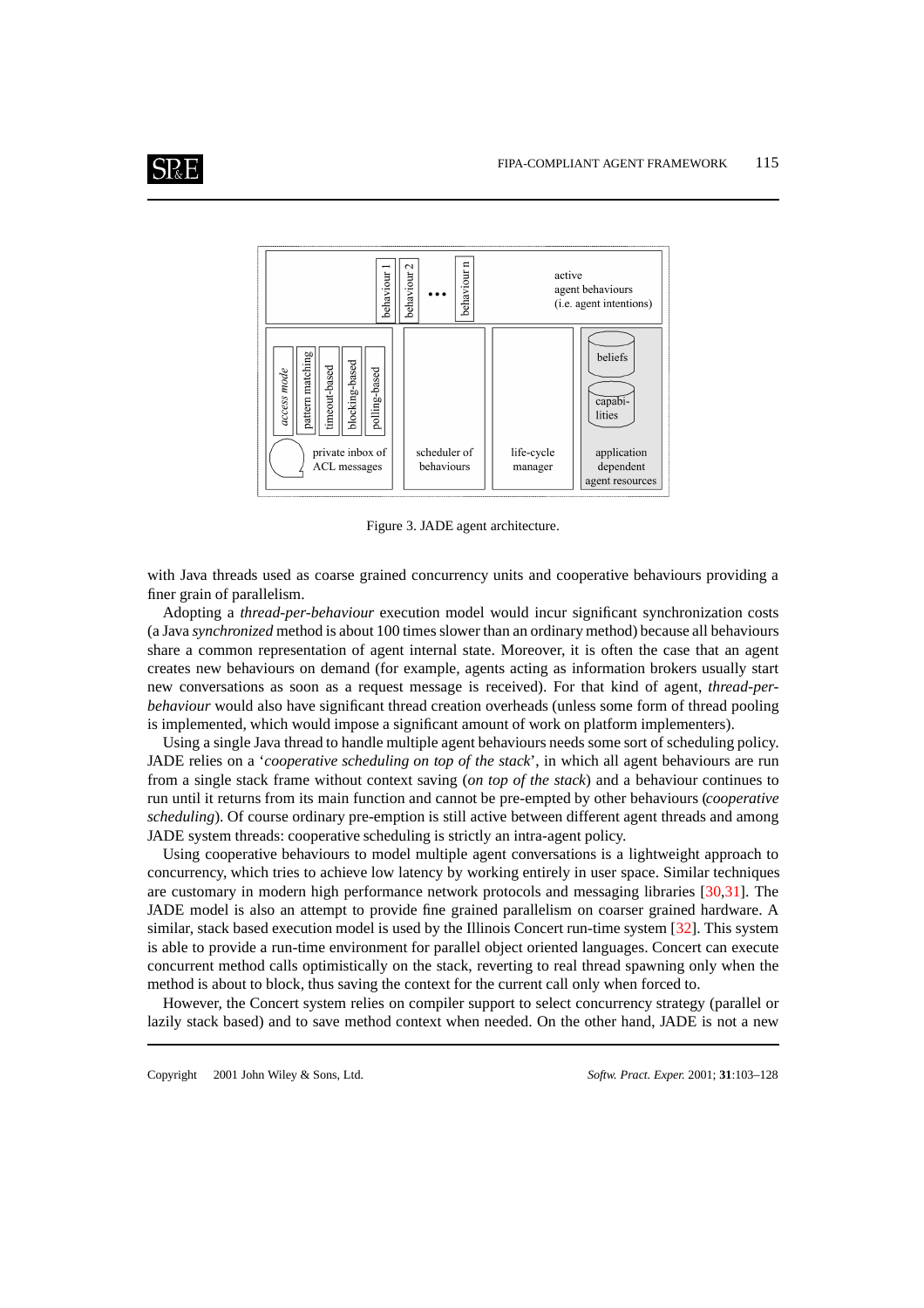language but a Java development framework: saving the context when an agent behaviour is blocking would put a heavy burden on JADE users, because they should write state saving code themselves, since no compiler would be going to write it for them.

Choosing not to save the behaviour execution context means that agent behaviours start from the beginning every time they are scheduled for execution and local variables are reset every time. So, the behaviour specific state which has to be retained across multiple executions has to be stored in behaviour instance variables. A general rule for transforming an ordinary Java method into a JADE behaviour is described below:

*Turn the method body into an object whose class inherits from Behaviour. Turn method local variables into behaviour instance variables. Add the behaviour object to agent behaviour list during agent startup.*

The above guidelines apply the *reification technique* [[36\]](#page-24-31) to agent methods, in accordance with the *Command* design pattern [\[34,](#page-24-29)[35](#page-24-30)]; an agent behaviour object reifies both a method and a separate thread executing it. While reification yields enhanced flexibility in task scheduling and execution, it often results in verbose program text (a problem which is also common in reflective code). A whole new class must be written and instantiated for each agent behaviour, and this can easily lead to programs that are difficult to understand and maintain. JADE application programmers can compensate for this shortcoming using Java *Anonymous Inner Classes*. This language feature is similar to Smalltalk code blocks and makes the amount of code necessary for defining an agent behaviour only slightly higher than for writing a single Java method.

Sometimes real intra-agent multi-threading may seem unavoidable. For example, an agent acting as a wrapper onto a DBMS could issue multiple queries in parallel, or an agent might want to block on a stream or socket while still being able to engage in ordinary conversations. In reality, these types of problems occur only when an agent has to interact with non-agent software. FIPA acknowledges that these are boundary conditions for the execution model and deals with them in a separate part of the standard (FIPA part 1 concerns agent management and FIPA part 3 deals with external, non-agent software).

The JADE *thread-per-agent* execution model can deal alone with all of the most common situations involving only agents: this is because every JADE agent has a single message queue from which all ACL messages are to be retrieved. Having multiple threads but a single mailbox would bring no benefit in message dispatching, since all the threads would still have to synchronize on the shared mailbox. On the other hand, when writing agent wrappers for non-agent software, there can be many interesting events from the environment beyond ACL message arrivals. For this reason, application developers are free to choose whatever concurrency model they feel is needed for their particular wrapper agent; ordinary Java threading is still possible from within an agent behaviour, as long as appropriate synchronization is used.

#### **Using behaviours to build complex agents**

The developer who wants to build an agent must extend the *Agent* class and implement the agentspecific tasks by writing one or more *Behaviour* subclasses, instantiate them and add the behaviour objects to the agent. User defined agents inherit from the *Agent* class the basic capability of registering and deregistering with their platform and a basic set of methods that can be called up to implement the custom behaviour of the agent (e.g. send and receive ACL messages, use standard interaction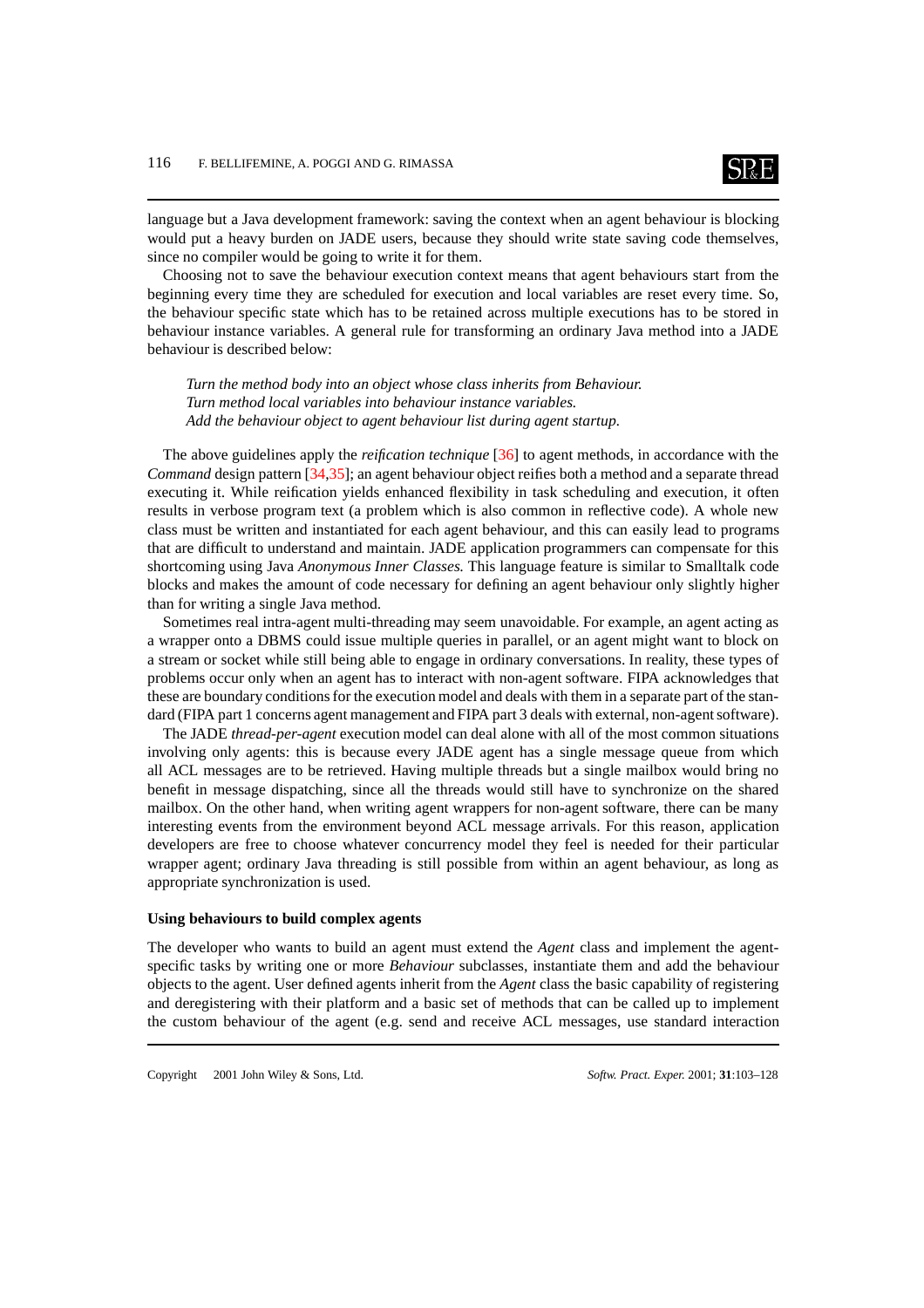# $SRE$

protocols, register with several domains). Moreover, user agents inherit from their *Agent* superclass two methods: *addBehaviour(Behaviour)* and *removeBehaviour(Behaviour)*, which allow the managing of the behaviour list of the agent.

JADE contains ready-made behaviours for the most common tasks in agent programming, such as sending and receiving messages and structuring complex tasks as aggregations of simpler ones (Figure [4](#page-15-0) shows an annotated UML class diagram for JADE behaviours). For example, JADE offers a so-called *JessBehaviour* that allows full integration with JESS [\[36](#page-24-31)]. JESS is a scripting environment for rule based programming written in Java offering an engine using the Rete algorithm to process rules. Therefore, while JADE provides the shell of the agent and guarantees the FIPA compliance, JESS allows using rule-oriented programming to define agent behaviours and exploits its engine to execute them.

*Behaviour* is an abstract class that provides the skeleton of the elementary task to be performed. It exposes three methods: the *action()* method, representing the 'true' task to be accomplished by the specific behaviour classes; the *done()* method, used by the agent scheduler, that has to return *true* when the behaviour has finished and can be removed from the queue, *false* when the behaviour has not yet finished and the *action()* method has to be executed again; the *reset()* method, used to restart a behaviour from the beginning.

Because of the non-pre-emptive multi-tasking model chosen for agent behaviours, agent programmers must avoid the use of endless loops and the performing of long operations within *action()* methods. This is because when a particular behaviour *action()* is running no other behaviour can proceed until the end of the method (of course this is only true for behaviours of the same agent: behaviours of other agents run in different Java threads and can still proceed independently).

Moreover, since no stack context is saved, every time the *action()* method is run from the beginning: there is no way to interrupt a behaviour in the middle of its *action()*, pass on the CPU to other behaviours and then start the original behaviour back from where it left off.

For example, suppose a particular operation *op()* is too long to be run in a single step and is therefore broken into three sub-operations, named *op1()*, *op2()* and *op3()*; to achieve the desired functionality one must call  $op1()$  the first time the behaviour is run,  $op2()$  the second time and  $op3()$  the third time, after which the behaviour must be marked as terminated. The code will be as follows:

```
public class my3StepBehaviour {
 private int state = 1;
 private boolean finished = false;
  public void action() {
    switch (state) {
      case 1: { op1(); state++; break; }
      case 2: \{ op2() : state++: break; \}case 3: { op3(); state = 1; finished = true; break; }
    }
  }
  public boolean done() {
    return finished;
  }
}
```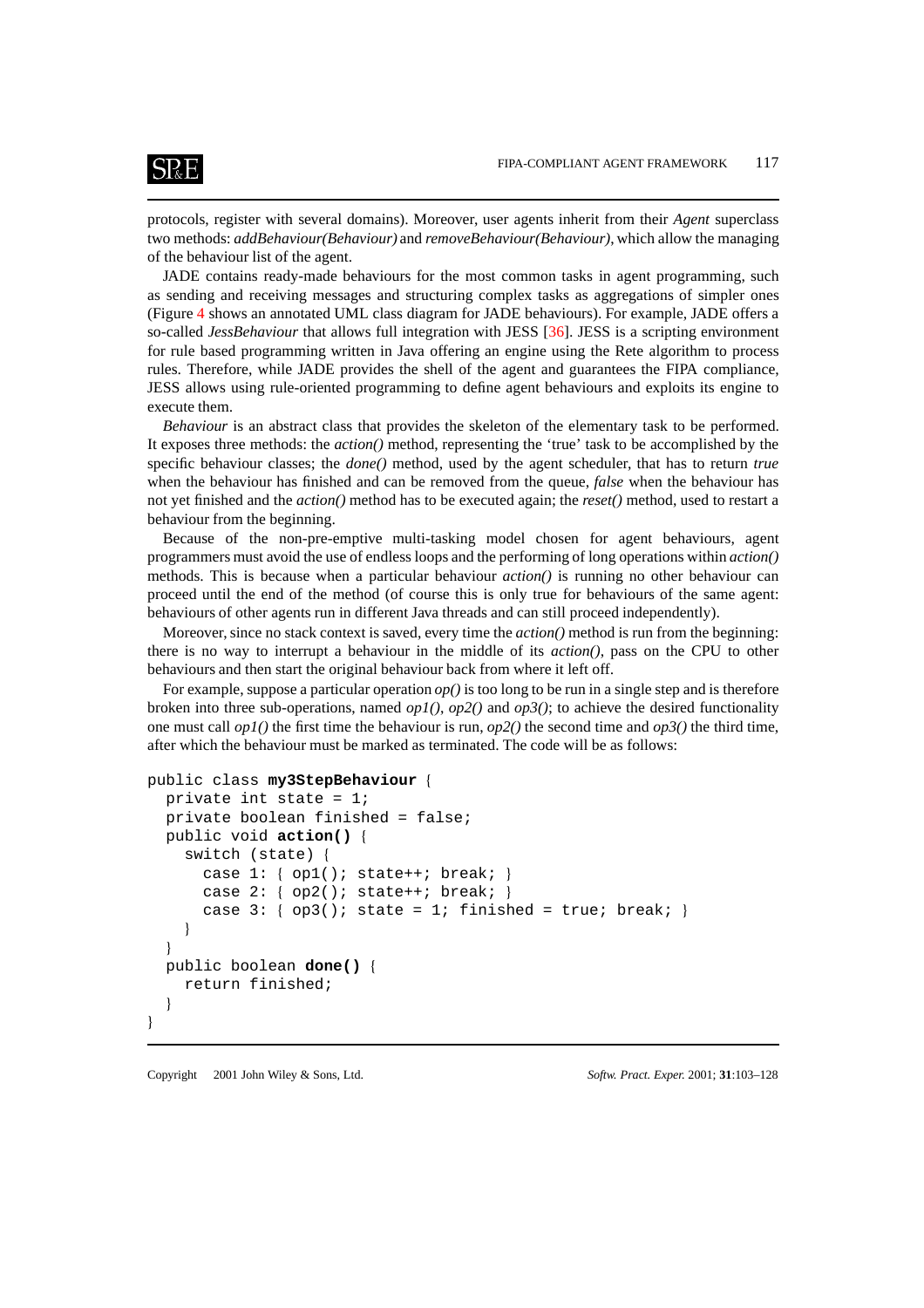

<span id="page-15-0"></span>

Figure 4. UML model of the behaviour class hierarchy.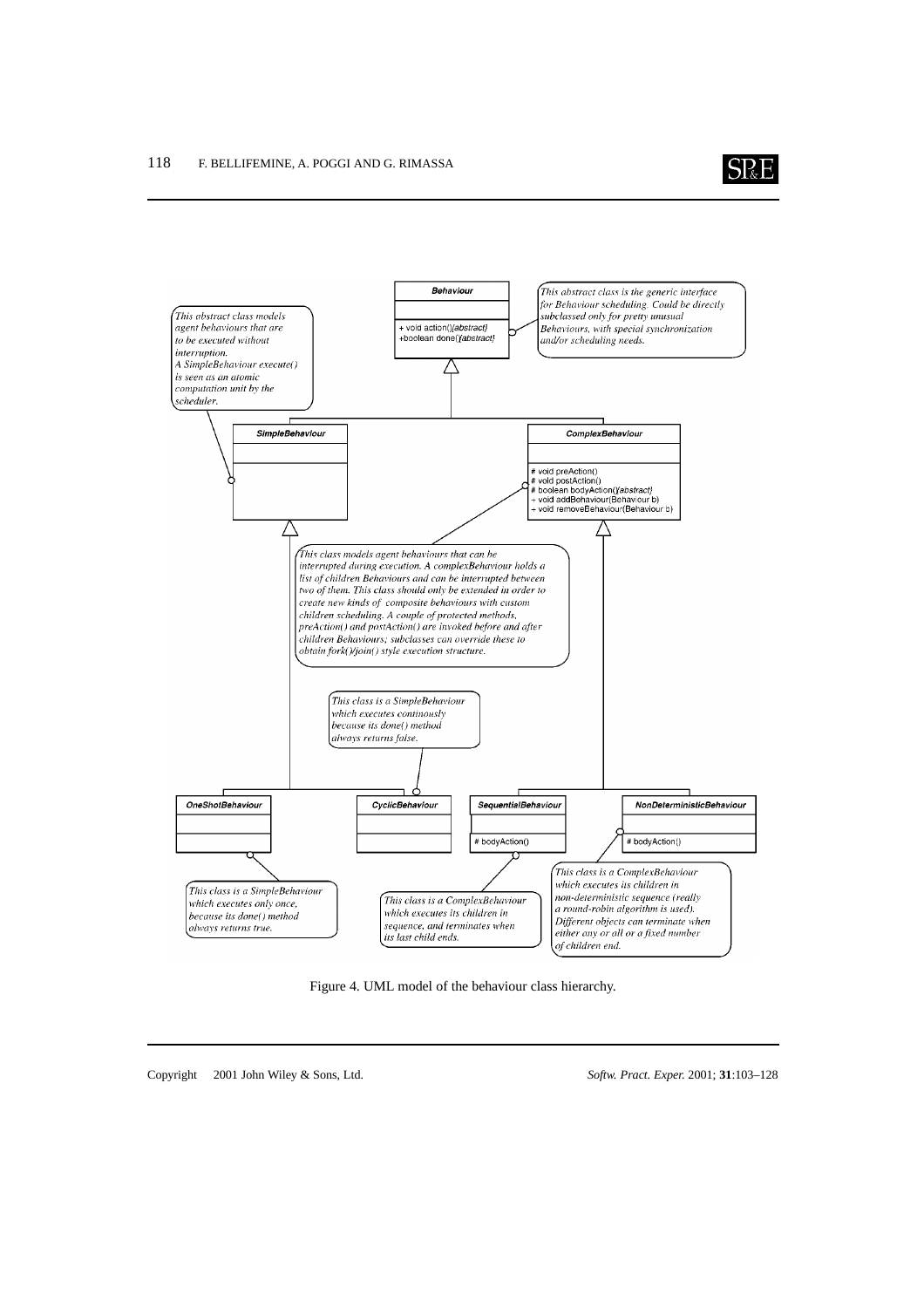

Following this idiom, agent behaviours can be described as finite state machines, keeping their overall state in their instance variables.

When dealing with complex agent behaviours (such as agent interaction protocols) the use of explicit state variables can be cumbersome. For this reason, JADE follows a compositional approach to allow application developers to build their own behaviours on the basis of the simpler ones directly provided by the framework. Applying the *Composite* design pattern [[34\]](#page-24-29), the *ComplexBehaviour* class is itself a *Behaviour*, but can have an arbitrary number of sub-behaviours or *children*. This class also defines the two methods *addSubBehaviour(Behaviour)* and *removeSubBehaviour(Behaviour)*, making it possible to define recursive aggregations of several sub-behaviours. Since *ComplexBehaviour* extends *Behaviour*, the agent writer has the possibility of implementing a structured tree composed of behaviours of different kinds (including *ComplexBehaviours* themselves). The agent scheduler only considers the top-most tasks for its scheduling policy. During each 'time slice' (which, in practice, corresponds to one execution of the *action()* method) assigned to an agent task only a single subtask is executed. Each time a top-most task returns, the agent scheduler assigns the control to the next task in the ready queue.

Besides the *ComplexBehaviour*, the JADE framework defines some other direct subclasses of *Behaviour*: the *SimpleBehaviour* class can be used by the agent developer to implement atomic steps of the agent work. A behaviour implemented by a subclass of *SimpleBehaviour* is executed by the JADE scheduler in a single time frame. Two more subclasses carry out specific actions: *SenderBehaviour* and *ReceiverBehaviour*. Notice that neither of these classes is abstract, so they can be directly instantiated passing appropriate parameters to their constructors. *SenderBehaviour* makes it possible to send a message, while *ReceiverBehaviour* makes it possible to receive a message which can be matched against a pattern. The behaviour blocks itself (without stopping all other agent activities) if no suitable messages are present in the queue.

The two classes *ComplexBehaviour* and *SimpleBehaviour*leave to their subclasses the choice of their termination condition and, for complex behaviours, the actual children scheduling policy. For atomic behaviours, two subclasses are provided. *OneShotBehaviour*is an abstract class that models behaviours that have to be executed only once. *CyclicBehaviour* is an abstract class that models behaviours that never end and have to be executed continuously. The *ComplexBehaviour* class fulfils the responsibility of organizing its children, but it defers children scheduling policy to subclasses. JADE provides ready made subclasses with common policies, but application programmers are free to implement their own.

*SequentialBehaviour* is a *ComplexBehaviour* that executes its sub-behaviours sequentially, it blocks when its current child is blocked and it terminates when all its sub-behaviours are done.

*NonDeterministicBehaviour* is a *ComplexBehaviour* that executes its children behaviours nondeterministically, it blocks when all its children are blocked and it terminates when a certain condition on its sub-behaviours is met. The following conditions have been implemented: ending when all its sub-behaviours are performed, when any one among its sub-behaviours terminates or when at least  $N$ sub-behaviours have finished.

The JADE recursive aggregation of behaviour objects resembles the technique used for graphic user interfaces, where every interface widget can be a leaf of a tree whose intermediate nodes are special container widgets, with both rendering and children management features. An important distinction, however, exists: JADE behaviours are reifications of execution tasks, so task scheduling and suspension are to be considered, too.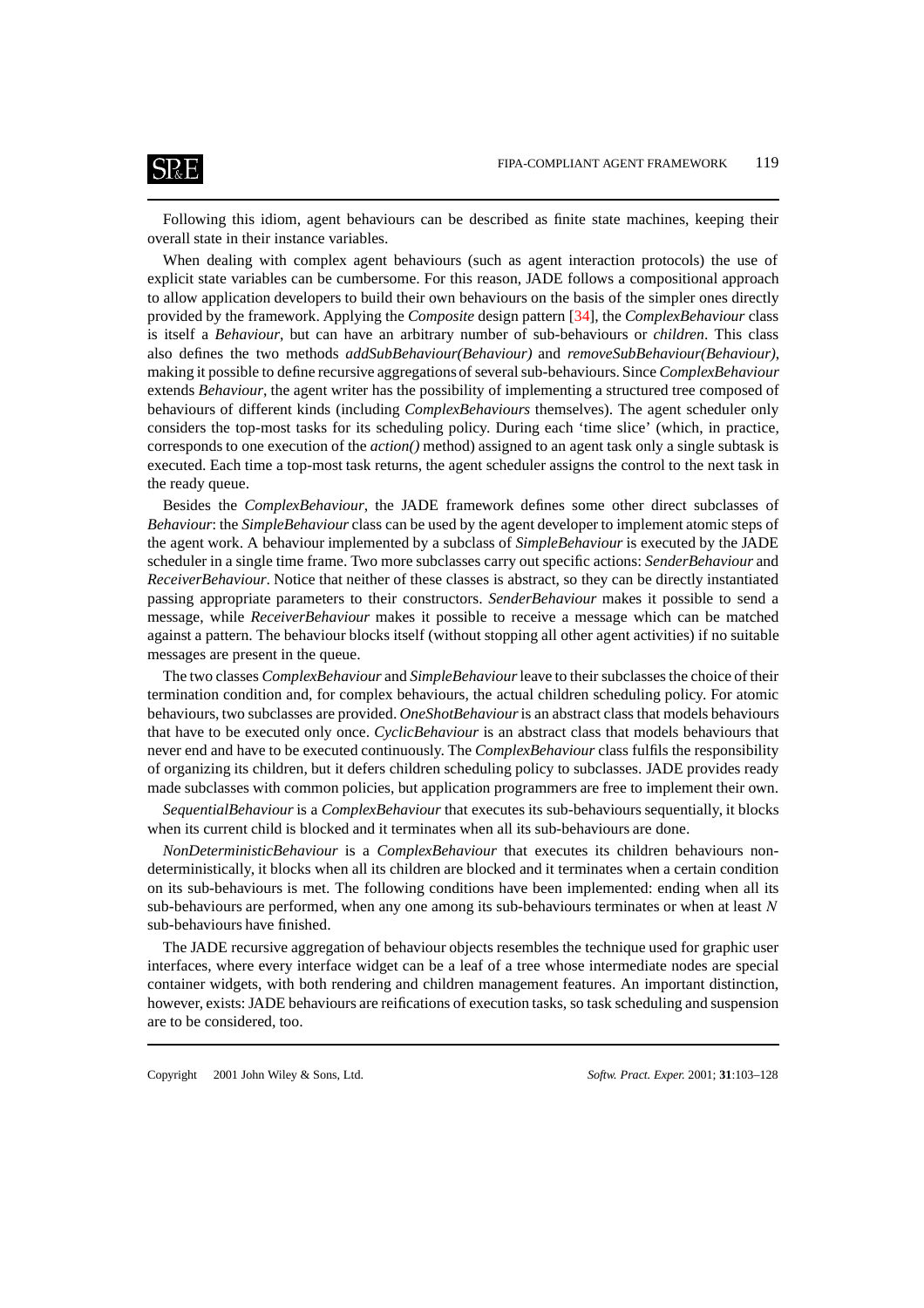

Thinking in terms of patterns [\[34](#page-24-29)], if *Composite* is the main structural pattern used for JADE behaviours, on the behavioural side we have *Chain of Responsibility*: agent scheduling directly affects only the top-level nodes of the behaviour aggregation tree, but every composite behaviour is responsible for its children's scheduling within its time frame. Likewise, when a behaviour object is blocked or restarted a notification mechanism built around a bi-directional *Chain of Responsibility* scheme provides all necessary event propagation.

#### **Interaction protocols**

Interaction protocols are used to design agents' interaction, providing a sequence of acceptable messages and a semantic for those messages. FIPA defines a set of general-purpose interaction protocols that provide a well-known interaction means to promote the social and cooperative nature of agents.

While each FIPA ACL message kind is given a formal semantics based on the speech-act theory, this is still not enough to satisfy the need for sociality of agent systems. This is because a typical agent interaction encompasses more than a single message, so more comprehensive abstractions are needed. FIPA specifications provide this abstraction as a collection of interaction protocols. When an agent engages in a conversation in accordance with some interaction protocol, it can play two roles: the *initiator* role is the one that creates the conversation, by sending the first ACL message of the new conversation; the *responder* role is the one that receives the first ACL message.

#### **FIPA standard interaction protocols**

The *fipa-request* protocol allows an agent to request another agent to perform some action; this is similar to ordinary request/response protocols used in client/server systems, but with a significant difference. Since software agents are autonomous entities, an agent can refuse to perform the requested action even if able to do so. So, while a client/server call either succeeds or fails raising an exception, a *fipa-request* interaction can succeed, can fail for a lack of the receiver-agent capabilities, but can also fail for the unwillingness of the receiver to perform the task at hand.

The *fipa-query* protocol is to be used to request an agent to give some information to the protocol initiator. Since queries to an agent knowledge are not supposed to interact with external software systems, the *fipa-query* protocol shares the outcome set with the *fipa-request* protocol, but has a flat structure.

The *fipa-request-when* protocol is a variation of the *fipa-request* protocol. The initiator agent requests the responder agent to perform an action in the future, and after an initiator-supplied precondition is valid. At that time the responder agent will try to execute the action and will notify the initiator using an inform message if the attempt is successful, or using a failure message.

The *fipa-contract-net* protocol is the first of the higher level FIPA interaction protocols. An agent, called the *manager*, can initiate a *fipa-contract-net* protocol sending a call for proposal, or a *cfp*, message to a set of other agents. Some agents will answer *not-understood* or *refuse* and will be discarded, but some others will hopefully send back a *propose* message, declaring their willingness to perform the requested action under a constraint set, such as price, time, etc. The manager agent can then evaluate all the proposals and select one from among them in accordance with some criterion.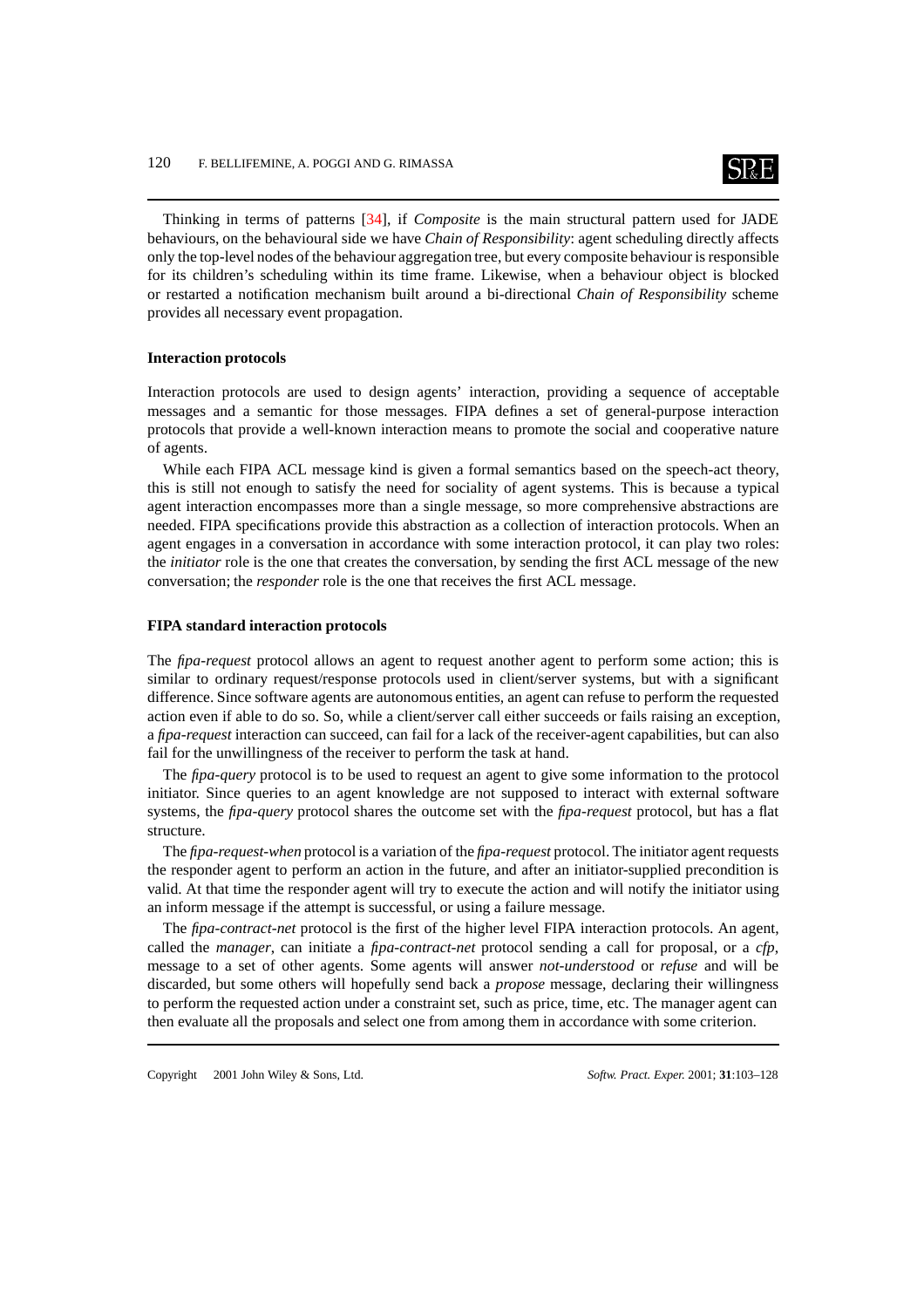# $SRE$

The *fipa-iterated-contract-net* protocol makes it possible for the manager to incrementally refine its call for proposals until a suitable contract is made. The only difference with respect to what was described previously is that a manager can refuse all proposals, with *reject-proposal* messages, and issue a revised *cfp* using the same conversation identifier.

*fipa-auction-english* protocol resembles an auction for selling goods, performed in accordance with the English style, using a low initial price and raising it gradually until no buyer declares his intention to pay. At that point, the last buyer can, and must, acquire the goods for sale, paying the amount he or she offered before.

The *fipa-auction-dutch* protocol follows the Dutch auctions style, which is used for the flowers market and works in the opposite manner to the English auction. The auctioneer starts at a price much higher than the real market value of the goods he or she is trying to sell, then lowers the price gradually until one of the buyers accepts the suggested price and buys the goods.

### **Implementing interaction protocols with JADE**

JADE implements the communication policies between agents by means of protocols defining the set of possible conversations between the agents. In particular, for every protocol that JADE supports a couple of classes is provided: one for agents playing the initiator role and another for responder agents. For each designed protocol, a semantic is also provided so that third-parties agents can interact with the implemented ones. In addition to providing FIPA interaction protocols, JADE allows the definition of new interaction protocols. However, the best idea is probably to create interaction protocols as a composition of FIPA protocols in order to ease their implementation with JADE and to support interoperability with other FIPA-compliant systems.

To show how JADE supports FIPA interaction protocols, the *FipaRequestInitiatorBehaviour* class will be used as an example and this will also give a practical application of the JADE concurrency model. This class must be used by agents willing to start new *fipa-request* conversations, asking some other agent to do something for them.

Considering the FIPA97 specification, one finds a graphic representation of the protocol reported in Figure [5](#page-19-0). The white boxes in the figure represent communicative acts that have to be issued by the initiator agent, whereas the grey ones represent communicative acts issued by the receiver agent. So, from the initiator point of view, ACL messages corresponding to white boxes have to be sent and the ones corresponding to grey boxes are to be received. From the figure it can also be seen that, after sending a *request* message, the initiator can expect either a *not-understood*, a *refuse* or an *agree* message. In the last case, another message will arrive, i.e. either a *failure* (some problem occurred), or an *inform* (in two different flavours; for actions with or without a result).

Looking at the documentation of the *FipaRequestInitiatorBehaviour* class, one finds a constructor accepting as a parameter the ACL *request* message that will start the conversation. Various abstract methods are provided to handle the various kinds of messages that can arrive during the protocol. Application programmers simply write their subclasses, implementing the abstract methods, named *handleAgree(), handleRefuse(), and so on. This approach relies on classic OO techniques such as* abstract classes and tries to present a familiar programming style to application developers, but the inner workings of *FipaRequestInitiatorBehaviour* are different.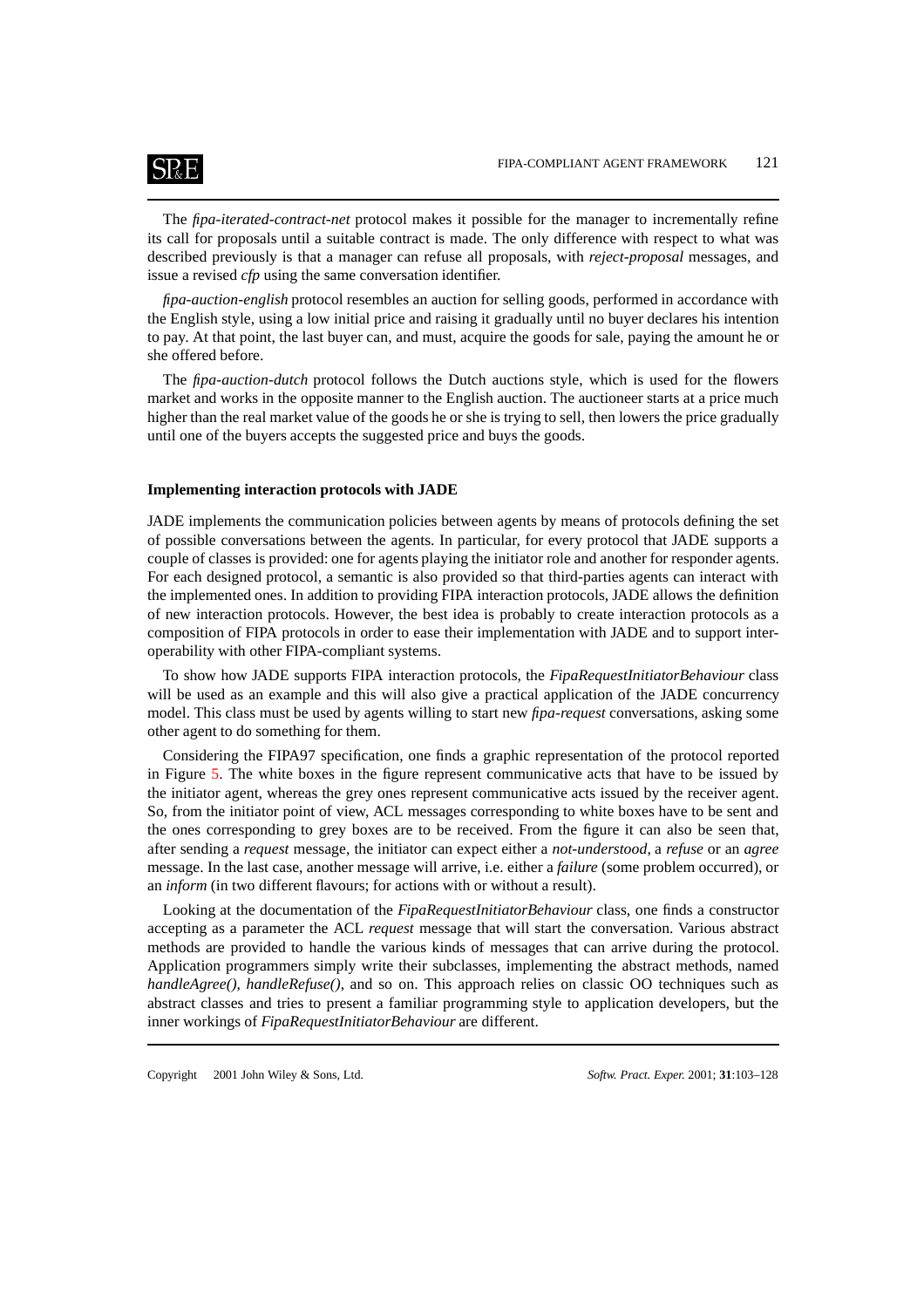<span id="page-19-0"></span>

Figure 5. FIPA request interaction protocol.

This class relies on several private inner classes, which build an interaction protocol engine based on delegation, fully exploiting the JADE intra-agent concurrency model. Looking again at Figure [5,](#page-19-0) the following algorithm can be written:

*Send the request message. Receive the first reply and handle it. If the first reply was an agreement, then receive the second reply and handle it.*

When a complex behaviour comprises a list of steps, the JADE library offers the *SequentialBehaviour* class, of which *FipaRequestInitiatorBehaviour* will be a subclass. A *SenderBehaviour* can easily be used to carry out the first step, while the second is more interesting.

The second step is a disjunction of three possibilities, seen as branches in the graph shown in Figure [5.](#page-19-0) It is completed when any one of the three events (receiving a *not-understood*, receiving a *refuse* or receiving an *agree*) occurs. This observation makes it possible to exploit the *NonDeterministicBehaviour* class in order to express the three possible branches as concurrent activities. The non-deterministic behaviour object will be constructed so that it terminates as soon as one of its children receives something.

A similar approach is followed for the third step, but here the second *NonDeterministicBehaviour* object will be added to the main *FipaRequestInitiatorBehaviour* by the handler of the *agree* message. All the atomic behaviours are implemented as *SimpleBehaviour* subclasses, which first receive their specific kind of message (using JADE pattern matching capabilities) and then invoke the handler method (e.g. *handleNotUnderstood()*). The overall object structure is indicated in Figure [6,](#page-20-0) which also shows how similar the behaviour structure is to the original protocol structure in Figure [5.](#page-19-0)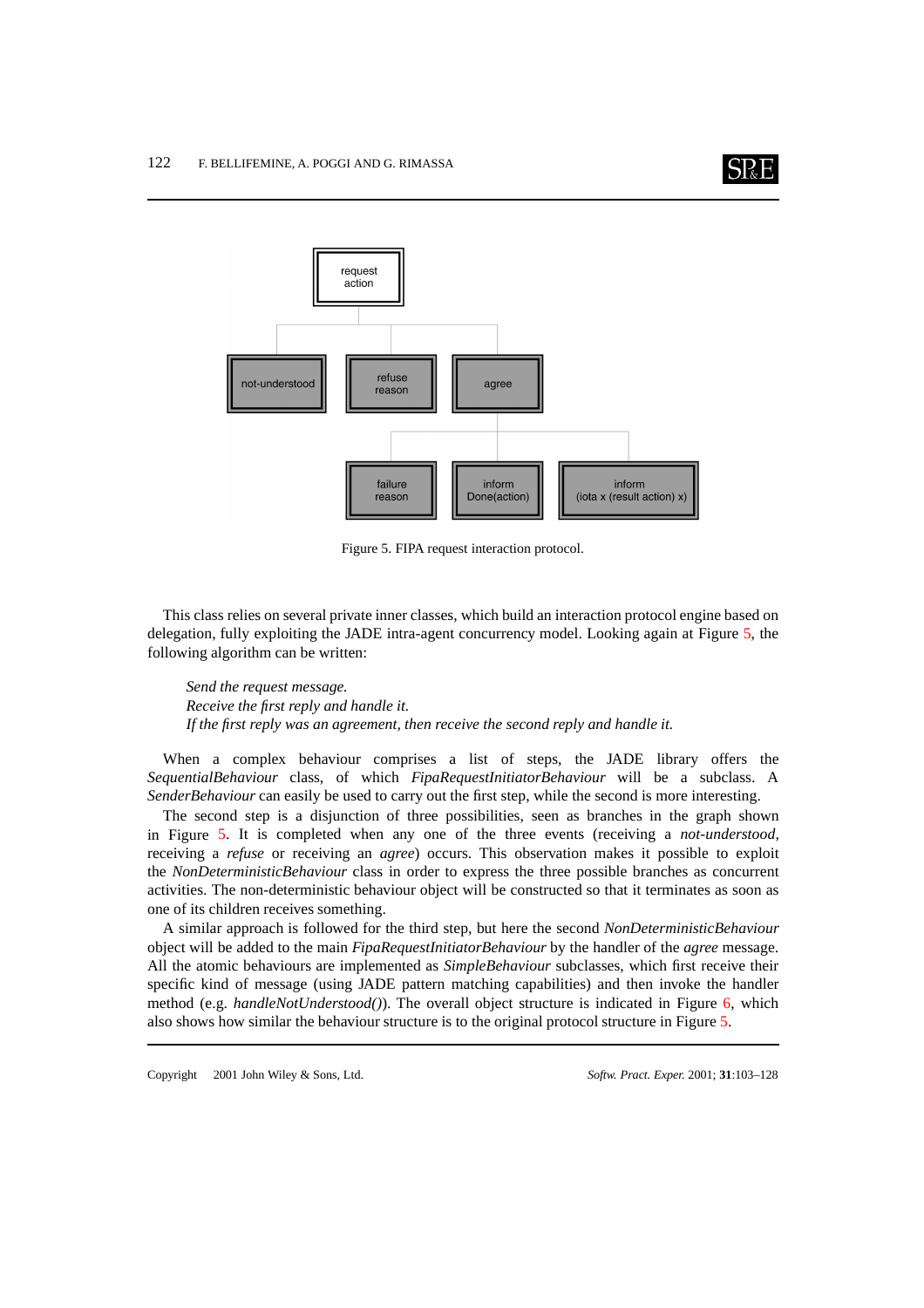<span id="page-20-0"></span>

Figure 6. Internal structure of a JADE *FipaRequestInitiatorBehaviour* behaviour object.

# **DISCUSSION**

The JADE design tries to bring together abstraction and efficiency, giving programmers easy access to the main FIPA standard assets while influencing run-time costs for a feature only when that specific feature is used. This '*pay as you go*' approach drives all the main JADE architectural decisions: from the messaging subsystems that transparently choose the best transport available, to the address management module, that uses optimistic caching and direct connections between different containers.

The concurrency architecture attempts to be efficient not only in execution time but also in resource consumption. JADE behaviours invite the usage of cooperative scheduling for most situations, but do not prevent programmers from using the heavier Java multi-threading when some special need exists.

The following subsections discuss JADE under three important aspects. First, some performance oriented considerations are made; then, the robustness and reliability of JADE is taken into account, dealing with scalability and fault tolerance issues; finally, the existing applications using JADE are briefly introduced. The hope is that this will make it easier for the reader to assess the software system described in this paper.

# **JADE performance**

Even though JADE was designed with efficiency in mind, obtaining 'high performance by design' is little more than wishful thinking, and real measurement must be performed to locate performance bottlenecks and to select the optimizations with the highest payoffs. During its first two years, JADE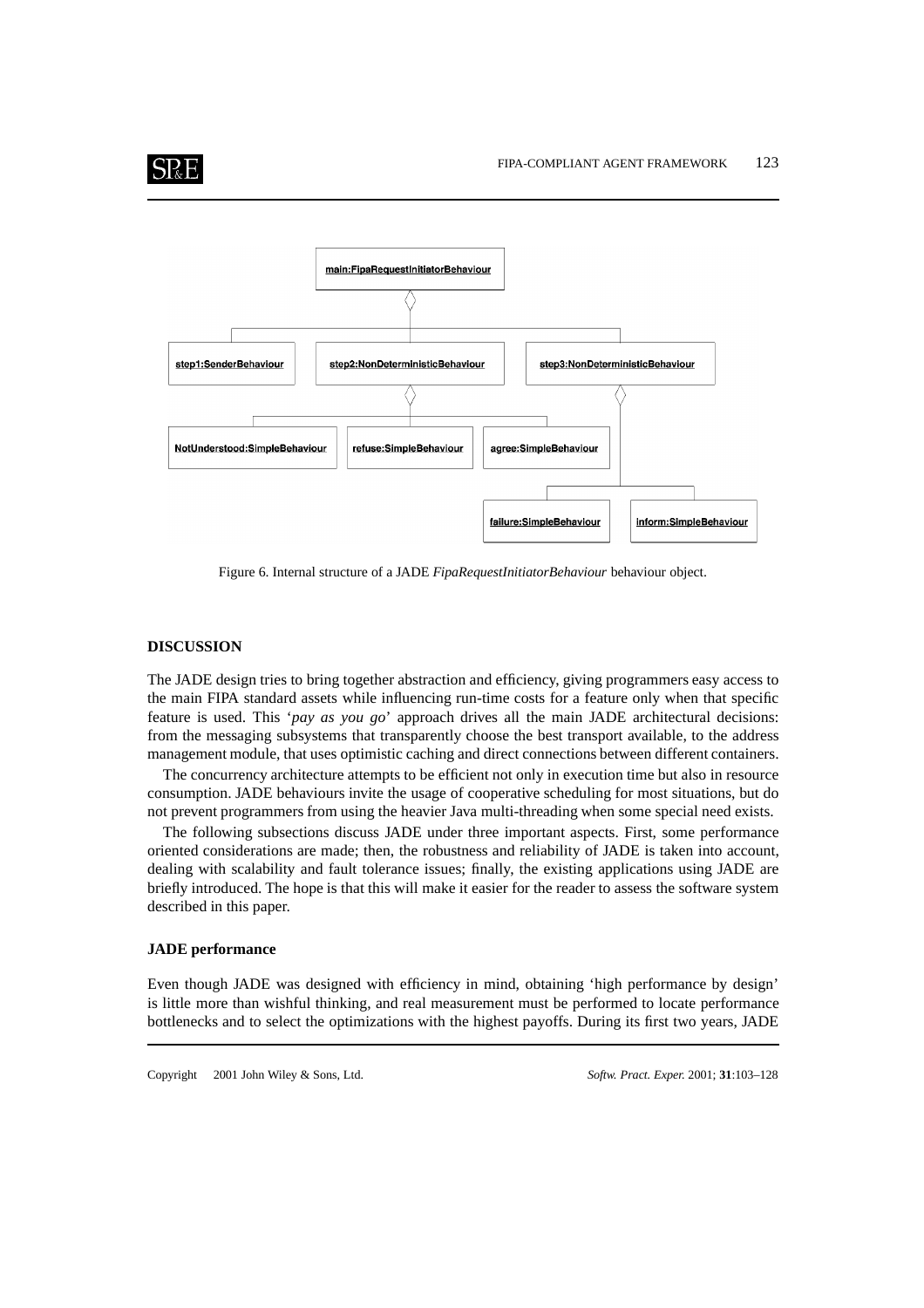has been more concerned with standard compliance and with ease of use, so no complete performance measurements were taken: JADE was simply fast enough for the applications developed on it.

However, as part of a more general evaluation of JADE and other FIPA compliant agent platforms [\[37\]](#page-24-32), some measurements were performed on JADE, comparing the standard IIOP transport with the local event dispatching mechanism (RMI was not taken into account, in order to have a fair comparison between JADE and other FIPA agent platforms, which are not distributed). The results showed that local message delivery was always more than 30 times faster than IIOP, with a 99% confidence level (i.e. at least 99 times out of 100). Moreover, local message delivery took about 10 ms, regardless of the overall load on the platform. This means that agent clusters located within the same agent container can exchange many messages without contributing much to the total workload on the messaging subsystem.

While these results are encouraging, more comprehensive performance measurements are needed of both JADE alone and of the applications based on JADE, in order to clearly assess JADE from a performance standpoint.

### **JADE robustness**

Since JADE is a middle-ware for developing distributed applications, it must be evaluated with respect to scalability and fault tolerance, which are two very important issues for distributed robust software infrastructures.

When discussing scalability, it is necessary to first state with respect to which variable. In a multiagent system, the three most interesting variables are the number of agents in a platform, the number of messages for a single agent and the number of simultaneous conversations a single agent is involved in.

Scalability with respect to the number of agents is very limited in multi-agent systems, because it clashes with the autonomy requirement. In distributed object systems one can have many objects living within a single process, using resource pooling techniques to multiplex a much smaller number of threads and connections over all the objects. This resource overbooking approach works because, at a certain point in time, only a small subset of the objects will have pending calls and, in a reactive system, an object without external calls is idle. But agents are active objects, with an internal control flow that can start new communications at any time, so it is not possible to assume that an agent is idle just because it is not involved in any conversation.

Nevertheless, JADE tries to support large multi-agent systems as much as possible. Exploiting JADE distributed architecture, clusters of related agents can be deployed on separate agent containers in order to reduce both the number of threads per host and the network load among hosts.

JADE scalability with respect to the number of messages for a single agent is strictly dependent on the lower communication layers, such as the CORBA ORB used for IIOP and the RMI transport system. Again, the distributed platform with decentralized connection management tries to help. When an agent receives many messages, only the ones sent by remote agents stress the underlying communication subsystem, while messages from local agents travel on a fast path of their own.

However, here the single message queue becomes a weakness of JADE agents, because it is a simple linear list which must be scanned in order to receive a message matching a certain template and this impairs scalability with respect to the number of messages. Future improvements could include hashing incoming messages to speed up pattern matching or even agents with many message queues.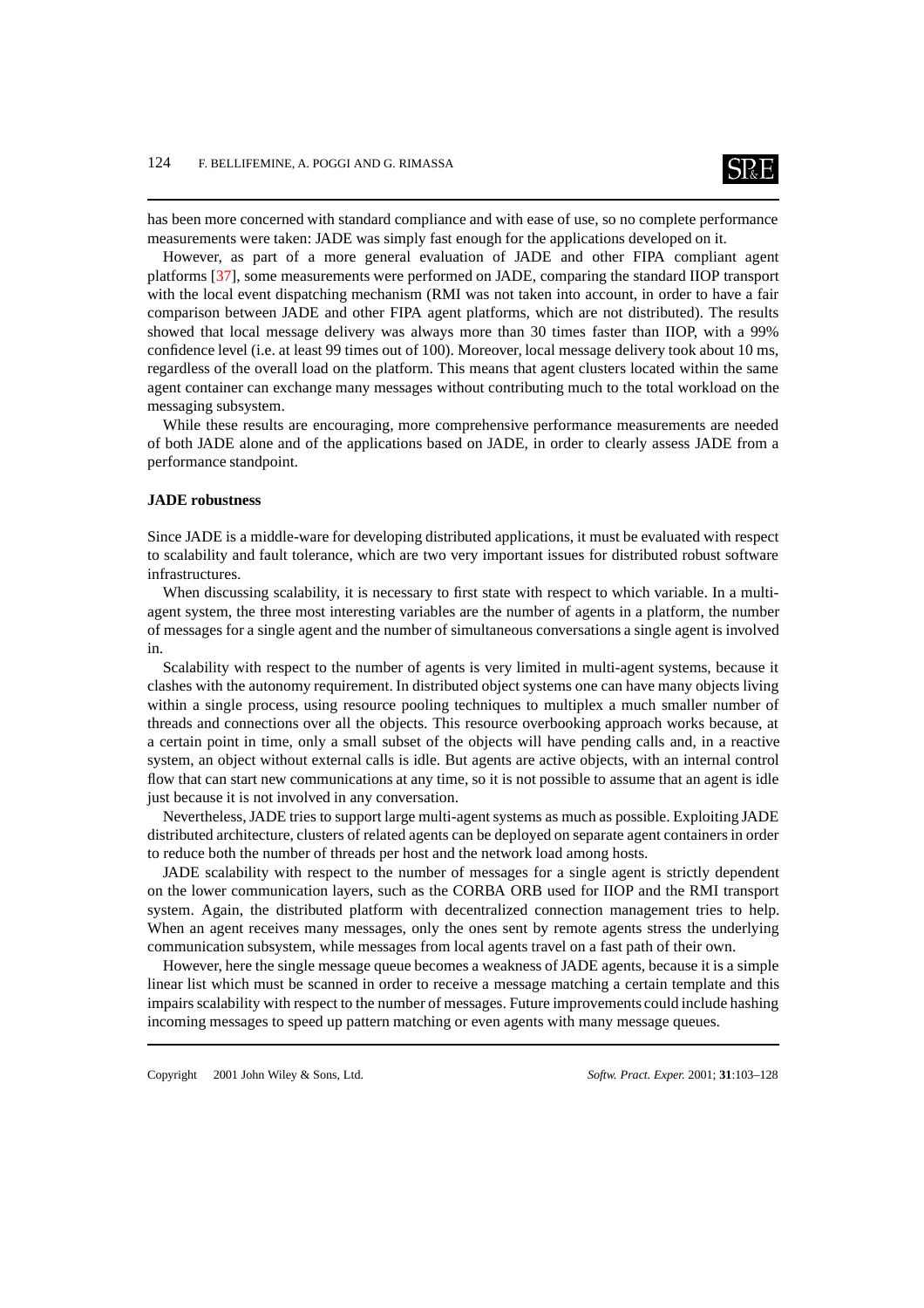JADE agents are very scalable with respect to the number of simultaneous conversations a single agent can participate in. This is in fact the whole point of the two-level scheduling architecture. When an agent engages in a new conversation, no new threads are spawned and no new connections are set up; only a new behaviour object is created. So the only overhead associated with starting conversations is the behaviour object creation time and its memory occupation. Agents that are particularly sensitive to these overheads can easily bound them a priori, implementing a behaviour pool.

As can be seen from what is described in the Section '*Address management and caching*', the JADE Global Agent Descriptor Table (GADT) is centralized, and this raises problems with respect to both scalability and fault tolerance. Even though the JADE logical topology is a star, with a front end container acting as the hub, physical messages travel between any pair of containers with a single network hop, because every container can directly address any other (with RMI or IIOP). Moreover, the address caching techniques discussed above ensure that, as soon as agents have become known to each other, the central GADT is never looked up again. From a fault tolerance point of view, JADE does not perform very well because of the single point of failure represented by the front end container and, in particular, by the AMS and the default DF. Restarting the IIOP front end server is not a particularly complex issue (some technological problems still exist, though, since the CORBA ORB included in JDK 1.2 does not yet support persistent object references), and a complete solution can be organized around JADE optimistic address caching.

When an exception arises during an RMI communication with the front end container, a newer RMI object reference can be obtained by looking up the RMI registry again (which, in JADE, is bundled with the front end container and can be started on a user specified TCP port). The real problem is the AMS, described by FIPA97 specifications as a single agent; in the presence of a distributed agent platform, a replicated AMS would be necessary to grant complete fault tolerance of the platform. Nevertheless, it should be noted that, due to JADE decentralized messaging architecture, a group of cooperating agents can continue to work even in the presence of an AMS failure. What is really missing in JADE is a restart mechanism for the front end container and the FIPA system agents.

# **JADE applications**

Even if JADE is a young project and was designed with criteria more academic than industrial, and even if it has been released under an Open Source License only recently, it has already been used by a number of projects. In particular, it has been used in the three projects sponsored by the European Commission that are described below.

FACTS [\[38](#page-25-0)] is a project in the framework of the ACTS programme of the European Commission that used JADE in two application domains. In the first application domain, JADE provides the basis for a new generation TV entertainment system. The user accesses a multi-agent system to help him on the basis of his profile that is captured and refined over time through the collaboration of agents with different capabilities. The second application domain deals with agents in collaboration, and at the same time competing, in order to help the user to purchase a business trip. A Personal Travel Assistant represents the interests of the user and cooperates with a Travel Broker Agent in order to select and recommend the business trip.

CoMMA [[39\]](#page-25-1) is a project in the framework of the IST programme of the European Commission that is using JADE to help users in the management of an organization corporate memory and, in particular,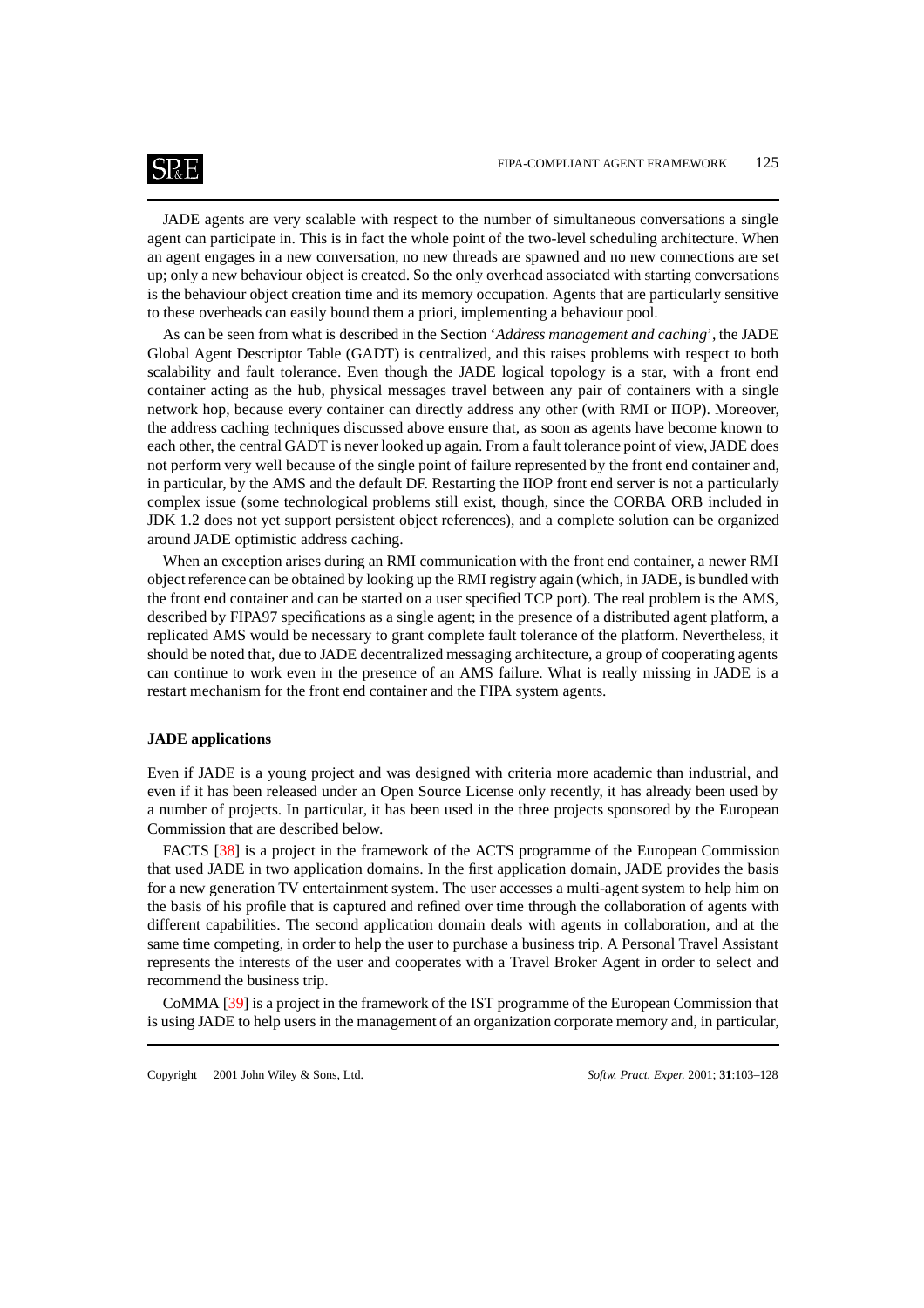

to facilitate the creation, dissemination, transmission and reuse of knowledge in the organization intranet.

JADE has also been used within the Living Memory (LiMe) project [[40](#page-25-5)] to create a multi-agent system for the enhancement of social interaction within connected communities. LiMe is a Long Term Research Programme of the European Commission under its 'I-cubed' (Intelligent Information Interfaces) programme. JADE has successfully supported the LiMe communicating agents for dynamic user profiling, collective information dissemination and memory management for a 2-day field trial.

At the beginning of 1999, during a FIPA meeting in Seoul, JADE participated in the inter-operability tests with some other FIPA compliant platforms (ASL of Broadcom [\[16\]](#page-24-14), MECCA of Siemens [\[41](#page-25-3)] and the agent platform of Comtec [[42\]](#page-25-2)). The results of the tests demonstrated that JADE is very near to offering full inter-operability with the other platforms passing a large part of the tests [\[43](#page-25-4)]. The failure on a few tests depended only on some incomplete definitions in the then current FIPA specifications that caused implementation mismatches among different platforms. The test results were very important because the comparison with other platforms allowed us to correct and improve JADE implementation.

#### **CONCLUSIONS**

In this paper we presented JADE (Java Agent Development framework), a software framework to aid the development of agent applications in compliance with the FIPA specifications for interoperable intelligent multi-agent systems. JADE is written in the Java language and comprises various Java packages, giving application programmers both ready-made pieces of functionality and abstract interfaces for custom, application dependent tasks. Java was the chosen programming language because of its many attractive features, which are particularly geared towards object-oriented programming in distributed heterogeneous environments. These features include Object Serialization, Reflection API and Remote Method Invocation (RMI). Starting from the FIPA assumption that only the external behaviour of system components should be specified, leaving the implementation details and internal architectures to agent developers, we produced a very general but primitive agent model that can serve as a useful basis to implement, for example, reactive or BDI architectures. In addition, the behaviour abstraction of our agent model permits an easy integration of external software. For example, we created a JessBehaviour that makes it possible to use an JESS as agent reasoning engine. In comparison to the agent development tools introduced in the previous section, JADE offers a more efficient implementation and a more general agent model. Such an agent model is more 'primitive' than the agent models offered, for example, by AgentBuilder and RETSINA; however, the overhead given by such sophisticated agent models might not be justified for agents that have to perform some simple tasks. In addition, sophisticated agent models such as BDI and reactive architectures, as previously mentioned, can be implemented on top of our 'primitive' agents model.

The development of JADE has not yet terminated. Our intention is, initially, to add the support for agent mobility and to provide some new tools to ease the development of agent systems such as, for example, a visual tool to compose agent behaviours, and to offer some higher level agent architecture as, for example, BDI architecture.

The work presented here has been partially supported by a grant from CSELT, Torino.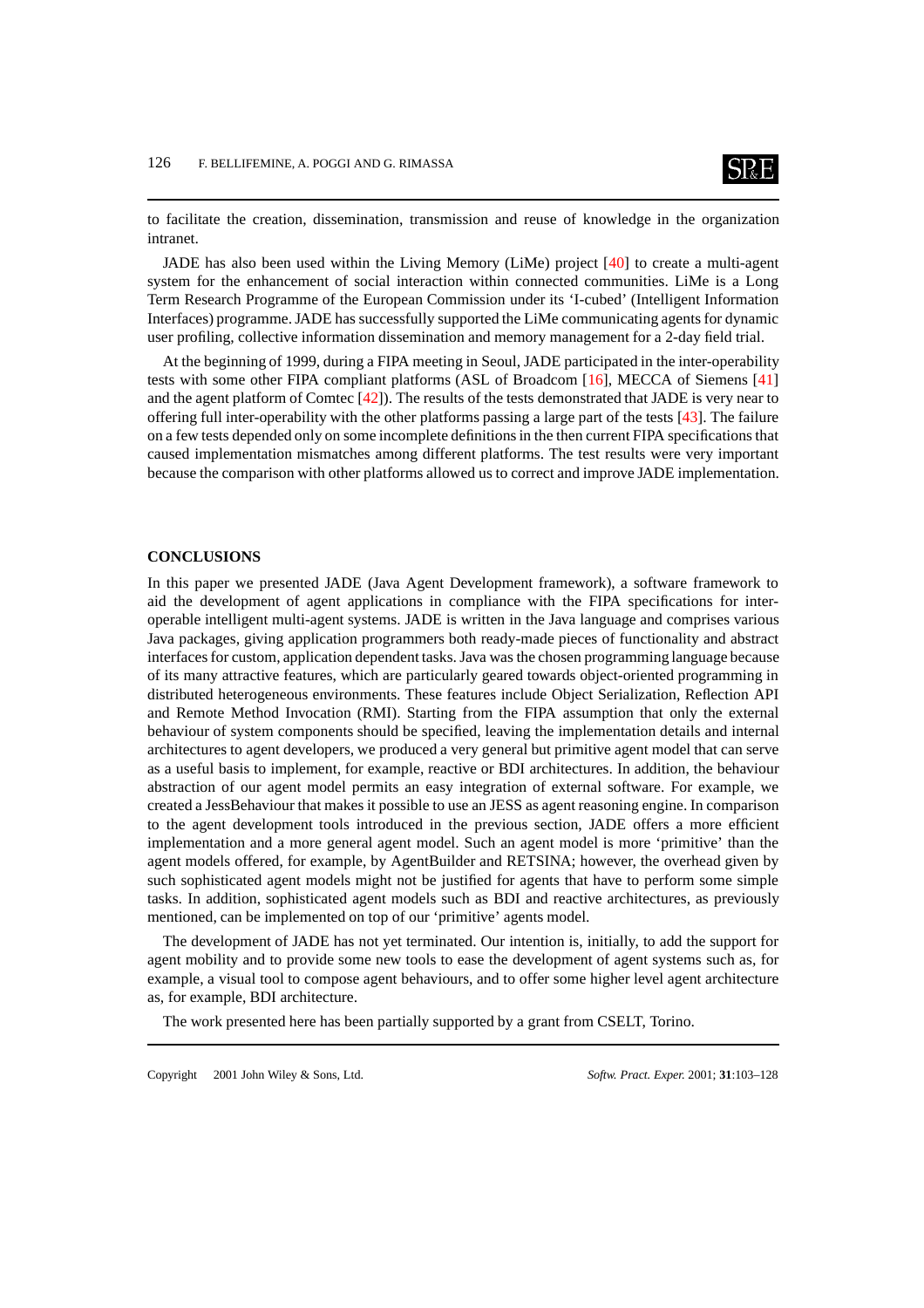

#### **REFERENCES**

- <span id="page-24-2"></span>1. Maes P. Agents that reduce work and information overload. *Communications of the ACM* 1994; **37**(7):30–40.
- <span id="page-24-18"></span>2. Genesereth MR, Ketchpel SP. Software agents. *Communications of the ACM* 1994; **37**(7):48–53.
- <span id="page-24-17"></span>3. Wooldrige M, Jennings NR. Intelligent agents: Theory and practice. *Knowledge Engineering Review* 1995; **10**(2):115–152.
- 4. Nwana HS. Software agents: An overview. *Knowledge Engineering Review* 1996; **11**(3):205–244.
- 5. Bradshaw JM. *Software Agents*. MIT Press: Cambridge, MA, 1997.
- 6. Jennings NR, Wooldrige M. *Agent Technology: Foundations, Applications, and Markets*. Springer: Berlin, 1998.
- <span id="page-24-6"></span>7. Rao AS, Georgeff MP. BDI agents: From theory to practice. *Proceedings of the First International Conference on Multi-Agent Systems*, San Francisco, CA, 1995; 312–319.
- <span id="page-24-5"></span>8. Sycara K, Pannu A, Williamson M, Zeng D. Distributed intelligent agents. *IEEE Expert* 1996; **11**(6):36–46.
- <span id="page-24-3"></span>9. Baumann J, Hohl F, Rothermel K, Straßer M. Mole—Concepts of a mobile agent system. *World Wide Web* 1998; **1**(3):123– 137.
- <span id="page-24-1"></span>10. Patil RS, Fikes RE, Patel-Scheneider PF, McKay D, Finin T, Gruber T, Neches R. The DARPA knowledge sharing effort: Progress report. *Proceedings of the Third Conference on Principles of Knowledge Representation and Reasoning*, Cambridge, MA, 1992; 103–114.
- <span id="page-24-4"></span>11. Milojicic D, Breugst M, Busse I, Campbell J, Covaci S, Friedman B, Kosaka K, Lange D, Ono K, Oshima M, Tham C, Virdhagriswaran S, White J. MASIF—The OMG mobile agent system interoperability facility. *Proceedings of the 2nd International Workshop of Mobile Agents (MA '98)* (*Lecture Notes in Computer Science*, vol. 1477), Rothermel K, Hohl F (eds.). Springer: Stuttgart, 1998; 50–67.
- <span id="page-24-0"></span>12. Foundation for Intelligent Physical Agents. Specifications. http://www.fipa.org [1999].
- <span id="page-24-7"></span>13. Finin T, Labrou Y. KQML as an agent communication language. *Software Agents*, Bradshaw JM (eds.). MIT Press: Cambridge, MA, 1997; 291–316.
- <span id="page-24-16"></span>14. Reticular Systems. Agent Construction Tools. http://www.agentbuilder.com [1999].
- <span id="page-24-8"></span>15. Reticular Systems. AgentBuilder—An integrated toolkit for constructing intelligence software agents. http://www.agentbuilder.com [1999].
- <span id="page-24-14"></span>16. Kerr D, O'Sullivan D, Evans R, Richardson R, Somers F. Experiences using intelligent agent technologies as a unifying approach to network and service management. *Proceedings of IS&N 98*, Antwerp, Belgium, 1998.
- <span id="page-24-12"></span>17. Kawamura T, Yoshioka N, Hasegawa T, Ohsuga A, Honiden S. Bee-gent: Bonding and encapsulation enhancement agent framework for development of distributed systems. *Proceedings of the 6th Asia–Pacific Software Engineering Conference*, 1999.
- <span id="page-24-15"></span><span id="page-24-13"></span>18. The FIPA-OS home page. http://www.nortelnetworks.com/products/announcements/fipa/index.html.
- 19. The Grasshopper home page. http://www.ikv.de/products/grasshopper.
- <span id="page-24-10"></span>20. Martin DL, Cheyer AJ, Moran DB. The open agent architecture: A framework for building distributed software systems. *Applied Artificial Intelligence* 1998; **13**:91–128.
- <span id="page-24-20"></span>21. Nwana HS, Ndumu DT, Lee LC. ZEUS: An advanced tool-kit for engineering distributed multi-agent systems. *Proceedings of PAAM98*, London, UK, 1998; 377–391.
- <span id="page-24-9"></span>22. Shoham Y. Agent-oriented programming. *Artificial Intelligence* 1993; **60**(1):51–92.
- <span id="page-24-11"></span>23. Thomas SR. The PLACA agent programming language. *Lecture Notes in Artificial Intelligence*, Wooldrige MJ, Jennings NR (eds.). Springer-Verlag: Berlin, 1994; 355–370.
- <span id="page-24-19"></span>24. The JADE Project home page. http://sharon.cselt.it/projects/jade.
- <span id="page-24-22"></span>25. Searle JR. *Speech Acts: An Essay in the Philosophy of Language*. Cambridge University Press: Cambridge, UK, 1969.
- <span id="page-24-24"></span>26. Meyer B. *Object Oriented Software Construction* (2nd edn). Prentice-Hall, 1997.
- <span id="page-24-23"></span>27. Lavender G, Schmidt D. Active object: An object behavioural pattern for concurrent programming. *Pattern Languages of Program Design*, Vlissides JM, Coplien JO, Kerth NL (eds.). Addison-Wesley: Reading, MA, 1996.
- <span id="page-24-21"></span>28. Singh MP. Write asynchronous, run synchronous. *IEEE Internet Computing* 1999; **3**(2):4–5.
- <span id="page-24-25"></span>29. Object Management Group. 95-11-03: Common Services. http://www.omg.org [1997].
- <span id="page-24-27"></span><span id="page-24-26"></span>30. Chiola G, Ciaccio G. Implementing a low cost, low latency parallel platform. *Parallel Computing* 1997; **22**:1703–1717. 31. Dunning D, Regnier G, McAlpine G, Cameron D, Shubert B, Berry F, Merritt AM, Gronke E, Dodd C. The virtual interface architecture. *IEEE Micro* 1998; **18**(2):58–64.
- <span id="page-24-28"></span>32. Karamcheti V, Plevyak J, Chien A. Runtime mechanisms for efficient dynamic multithreading. *Journal of Parallel and Distributed Computing* 1996; **37**:21–40.
- 33. Johnson RE, Zweig JM. Delegation in C++. *Journal of Object Oriented Programming* 1991; **4**(7):31–34.
- <span id="page-24-29"></span>34. Gamma E, Helm R, Johnson R, Vlissides J. *Design Patterns: Elements of Reusable Object Oriented Software*. Addison-Wesley, 1995.
- <span id="page-24-30"></span>35. Lea D. *Concurrent Programming in Java: Design Principles and Patterns*. Addison-Wesley: Reading, MA, 1997.
- <span id="page-24-32"></span><span id="page-24-31"></span>36. Friedman-Hill. Java expert system shell. http://herzberg.ca.sandia.gov/jess [1998].